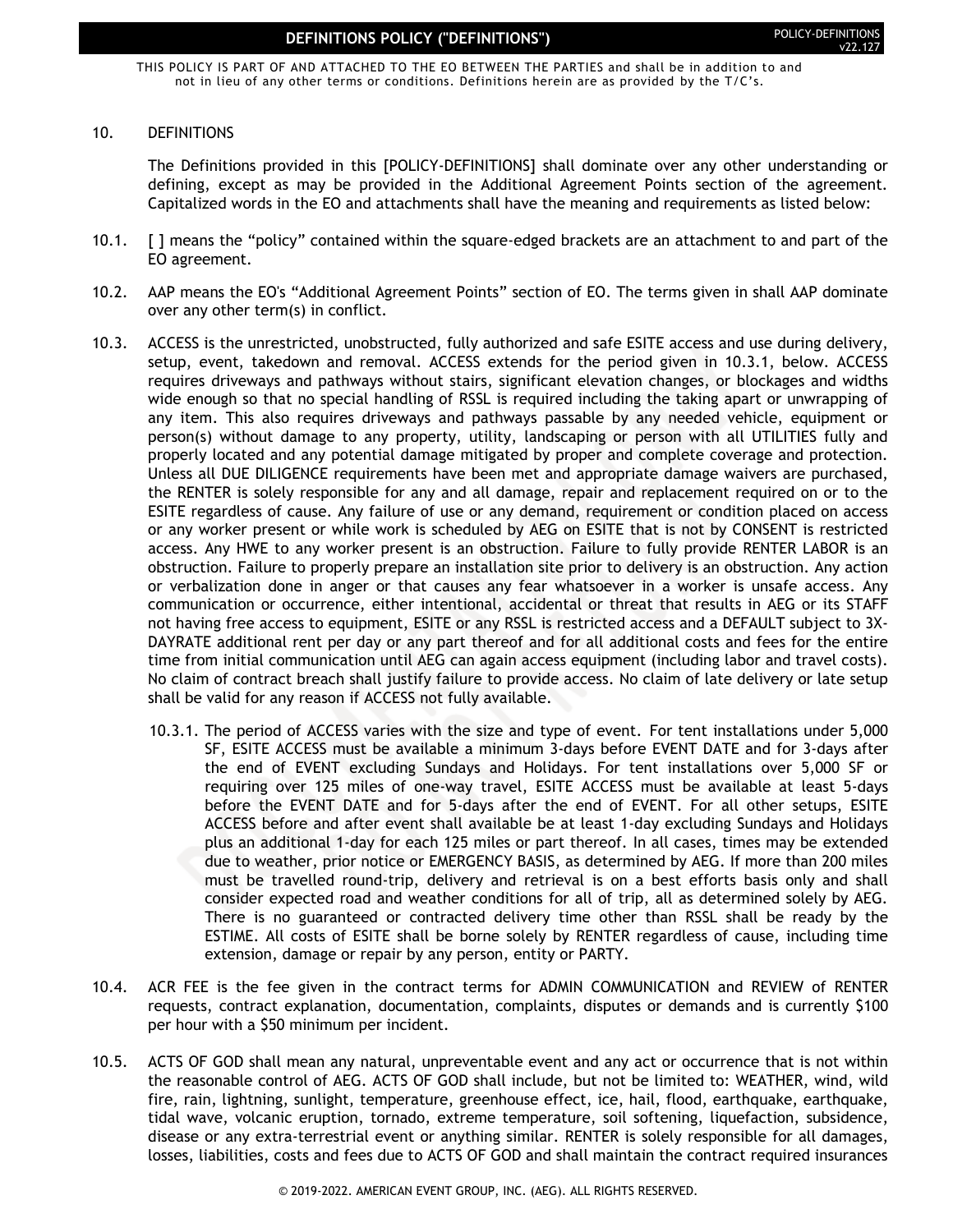THIS POLICY IS PART OF AND ATTACHED TO THE EO BETWEEN THE PARTIES and shall be in addition to and not in lieu of any other terms or conditions. Definitions herein are as provided by the T/C's.

or waivers to minimize their costs.

- 10.6. ADDS or ADD-ON COSTS are additional goods and services added after loading RSSL for delivery and are not required to be reflected in the line item listing. ADDS include costs of any loss, damage or repair by AEG of PROPERTY while in possession of RENTER and any liabilities incurred by AEG as a result of RENTER's use or misuse of RSSL or any other reason. ADDS include any last minute changes by RENTER due to changing event needs, changing ESITE requirements, misunderstanding or error. Changes initiated by AEG, such as substitutions, quality upgrade made not by RENTER request, or delivery timing change are not adds and are not chargeable. SPARES become ADDS if used, damaged or not returned. The RENTER agrees there are no free ADDS and shall assure ADDS are correctly included on the RECEIVER.
- 10.7. ADDINS means Additional Insured.
- 10.8. ADJUSTMENT(S) shall be the credits or ECREDITs given in accordance with [POLICY-WARRANTY] or [POLICY-DRP].
- 10.9. AEG means the American Event Group, Inc., an Illinois Corporation and no other entity, contractor or subcontractor of similar purpose or name.
- 10.10. AEG LABOR means the estimated number of workers AEG will provide to complete a task. AEG may modify number(s) up or down as required or as labor is available without notice, expectation or recourse and may adjust hours worked to meet AEG's needs provided RENTAL START TIME is maintained. RENTER may not hinder AEG's work regardless of time of day, hours per day or days required provided the setup days and the takedown/retrieval days provided in [POLICY-SOP] are met.
- 10.11. AEG SERVICE CENTER shall be the AEG National Sales Offices headquartered at 2011 Dubloon Ct., Ste 200, Edwardsville, IL 62025.
- 10.12. AFTER-HOURS shall be any work, labor, travel or DELIVERY, including at the AEG warehouse, that must take place: (a) between 9PM and 9AM, (b) on Sunday, or (c) on a national holiday. Standard 1.5X overtime applies to AFTER-HOURS services.
- 10.13. AGENT is any person or entity working for or acting on behalf of a PARTY for the benefit of that PARTY ("BENEFITTING PARTY") or to the detriment of any other PARTY. An AGENT violating the terms of the EO without with immediate correction by the BENEFITTING PARTY shall be deemed to have the knowledge and consent of the BENEFITTING PARTY. implicit or implied consent of that party. The BENEFITTING PARTY is responsible for all actions of their AGENT(s) and for any default or costs they may cause or incur. No AGENT for AEG has authority to alter or agree to any change in or of the EO or any AEG standard practice or POLICY except by CONSENT. No AGENT shall have any responsibility or liability for the services, equipment, rentals or labor they secure acting on behalf of their BENEFITTING PARTY provided their actions are in good faith or on a BEST EFFORTS basis and their actions are not to the detriment of any other PARTY. The BENEFITTING PARTY and the AGENT shall be fully liable for any actions taken to the detriment of another.
- 10.14. ALL RISKS insurance shall cover any risk to AEG that the contract does not expressly omit, including ACTS OF GOD, governmental or Court action and terrorism. In the case of liability insurance, RENTER shall have \$1+ million insurance protecting AEG against any claim directly or indirectly resulting from the EO and AEG's participation in it. In the case of property loss, RENTER shall have \$350 thousand in insurance protecting AEG against any loss of asset or income resulting directly or indirectly from the EO, AEG's participation in it, RENTER's participation in it and any loss or damage whatsoever to PSL. This shall include but not be limited to: (a) full replacement cost including new purchase price, shipping, stocking labor and sales taxes of or on any item lost, stolen or damaged beyond repair to the same equipment grade as rented with no consideration of depreciation as determined by AEG; (b) any loss of any expected income from the loss of any such item as determine by AEG through the date of insurance payment and (c) payment for any loss of OFFSETS, credits or adjustments given should RENTER be issued a notice of default as given in the agreement.
- 10.15. ANCHORING means the securing of any RENTAL as required by the MANUFACTURER or [POLICY-SOP]. While AEG may install ANCHORING devices for RENTER, the RENTER shall provide unobstructed anchor locations suitable for the type of anchors contracted and shall MAINTAIN all such devices to assure they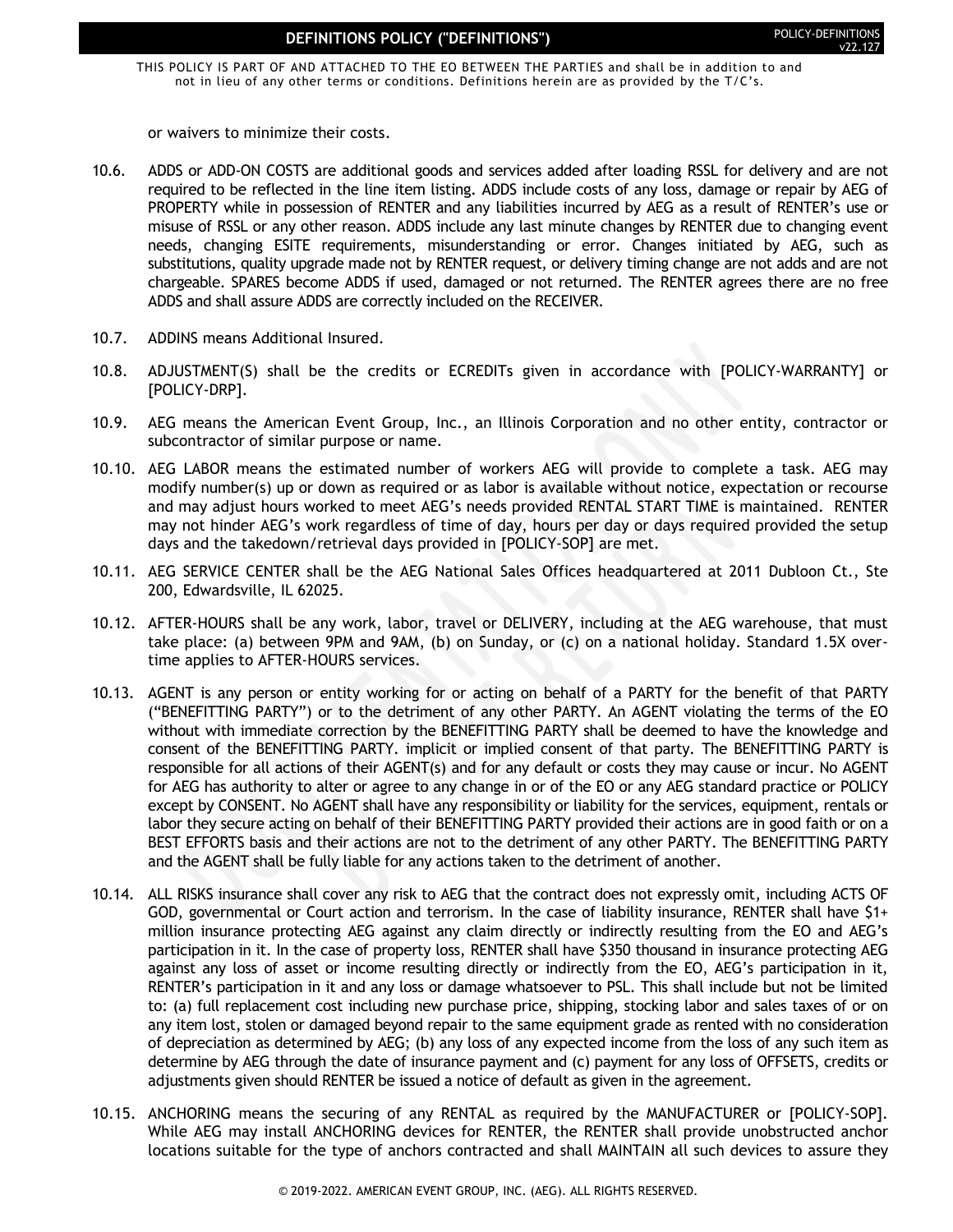THIS POLICY IS PART OF AND ATTACHED TO THE EO BETWEEN THE PARTIES and shall be in addition to and not in lieu of any other terms or conditions. Definitions herein are as provided by the T/C's.

are and remain suitable for the anchoring load and task required. Straps connecting to ANCHORING devices are not be installed at more than a 45 $^{\circ}$  angle (or more than 8-ft away from an 8-ft tall item). Anchoring shall be on BEST EFFORTS basis only and solely dependent upon RENTER's provision of suitable locations. RENTER indemnifies AEG from all costs, damage and loss due to anchoring or its failure.

- 10.16. ASSETS are all items of use or value owned, rented, leased or borrowed by AEG for its business activities. As related to the RENTER, an asset is any RSSL item obtained from AEG.
- 10.17. ASSIST means RENTER agrees to provide the number of persons indicated in contract section AAP or in the Table L of the contract, whichever is greater, to the perform tasks of unloading, setup, take-down and reloading of RENTALS and 1+ person to assist with operation and participant management for any item marked ASSIST while in use. ASSIST is in addition to and separate from any RENTER LABOR to be provided. ASSIST labor must be clearly identified to the AEG onsite supervisor by RENTER and must be continually present at the immediate work location and suitable, willing and able to perform and actively performing all tasks needed.
	- 10.17.1. No labor that is present or that may be available or "available on request" shall be considered actively performing all tasks needed unless they are continually doing so. At no time shall AEG be responsible for supervising, finding, training or even directing ASSIST or RENTER LABOR.
	- 10.17.2. If all ASSIST labor is not actively provided, there shall be no recourse against AEG for failed setup or any other negative impact, including loss of use and loss of payments made.
- 10.18. ATTACHMENT is the T/C's, POLICY documents and all other document attached or incorporated by reference and include at a minimum the following: TERMS, CONFIRMATION, POLICY-CC, POLICY-DEFINITIONS, POLICY-DRP, POLICY-INSURANCE, POLICY-SOP, POLICY-WARRANTY and POLICY-CBR. The PARTIES affirm all are reviewed, attached and binding to the EO and they integral to the FOUR CORNERS of the agreement. All are available as enlargeable pdf files at: [http://terms.amerevent.com.](http://terms.amerevent.com/)
- 10.19. ATTORNEY shall mean an individual authorized to practice law in the State of Illinois as listed by its ARDC.
- 10.20. BANKCARD is any credit or debit device used for payment.
- 10.21. BENEFITTING PARTY shall be the PARTY to this EO that benefits from the action of another PARTY or AGENT.
- 10.22. BARRIERS shall mean OSTACLES as defined herein.
- 10.23. BEST EFFORTS is the reasonable attempt to accomplish the tasks needed within the available scheduling, time, labor, physical and all other constraints when certain conditions exist. AEG's reasonable belief that worker's hired to perform tasks can meet manufacturer's published statements for installation and removal shall be deemed appropriate, with no requirement for training, skill or experience necessary or required. While AEG and labor shall attempt their BEST EFFORTS, no time, product or result shall be warranted or guaranteed, including any scheduling, delivery, RENTAL START TIME or retrieval time, resulting appearance or usefulness. BEST EFFORTS RSSL is solely at RENTER's risk and use of any RSSL shall be acceptance as-is, where-is and of meeting all requirements. BEST EFFORTS RSSL and all consequential or subsequent issues directly or indirectly related to it are without recourse or warranty. BEST EFFORTS conditions means all PARTIES expect ERRORS, shortages, delays and failures. The following shall be BEST EFFORTS ONLY:
	- 10.23.1. Any agreement, request, change or demand by RENTER made or confirmed within 20-days of event date;
	- 10.23.2. Flooring, carpeting, dance floor wraps, dance floor logos, custom gobos and lighting;
	- 10.23.3. Custom RSSL, one-time use RENTALS, special order items and services and sub-contracted items and services; and
	- 10.23.4. All work, delivery and retrieval timing after notice of EMERGENCY BASIS has been issued.
- 10.24. CA means CORP ADMIN who is the AEG designated representative as a PARTY to the contract.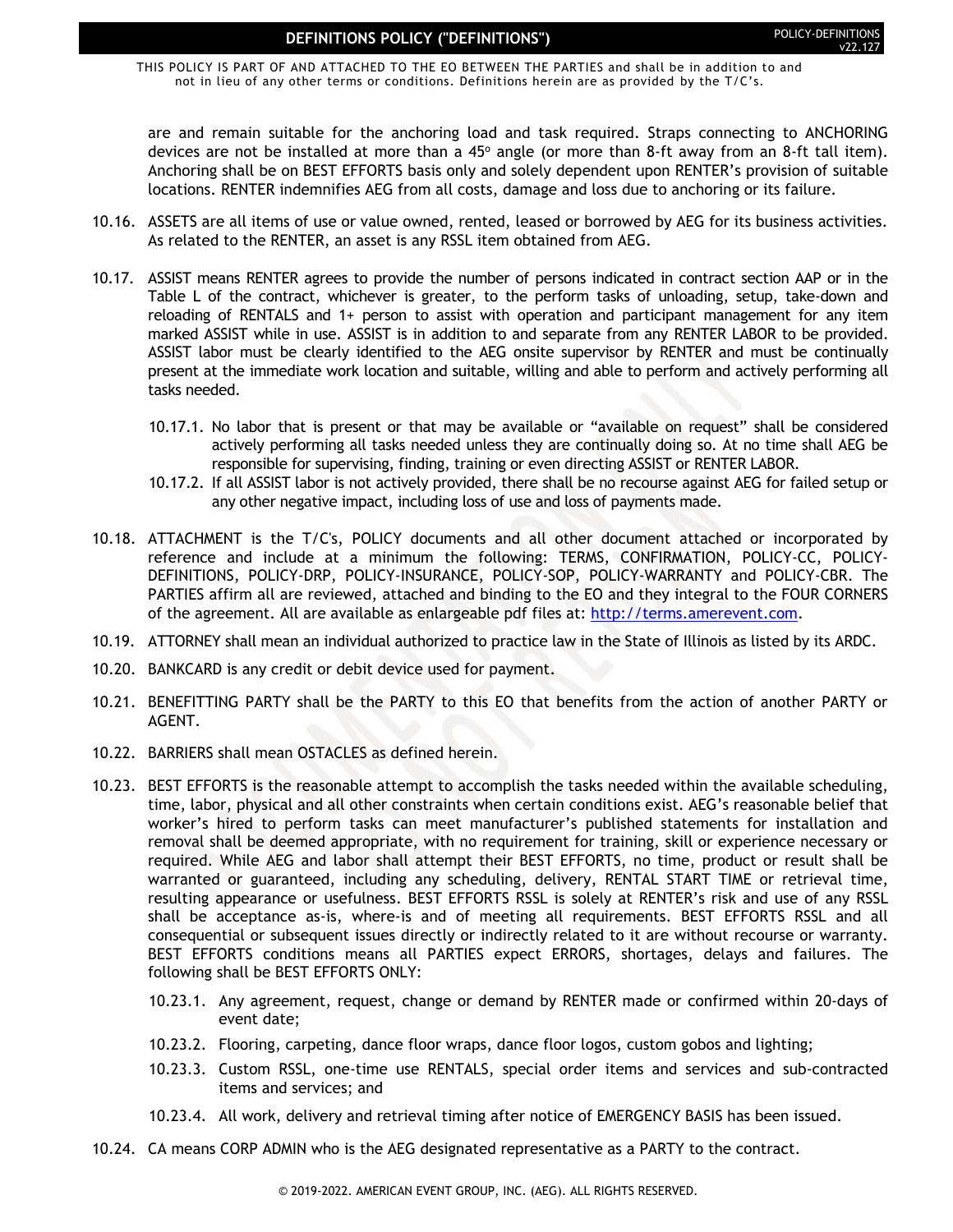THIS POLICY IS PART OF AND ATTACHED TO THE EO BETWEEN THE PARTIES and shall be in addition to and not in lieu of any other terms or conditions. Definitions herein are as provided by the T/C's.

- 10.25. CANCEL/CANCELLATION is the termination of an EO or any non-use of RENTALS after EO signing. EO or any EO line item may be cancelled by RENTER anytime pursuant to the terms of [POLICY-CC] by the submission of a signed FORM-CC with payment of all fees therein, including cancellation charges. USE, costs, damages or fees do not need to have been incurred, demonstrated or proven by AEG for the fees provided in [POLICY-CC] to be incurred, fully earned and payable. An EO may be cancelled by AEG anytime by NOTICE, EMERGENCY BASIS or contract REVISION.
- 10.26. CASHOUT is the conversion of non-cash credits to cash credits with the funds then becoming available for a CBR (CREDIT BALANCE REFUND) as defined below.
- 10.27. CBR means CREDIT BALANCE REFUND. RENTER shall submit FORM-CBR if when they wish their account credit balance returned, else the PARTIES agree any funds (including deposits) shall remain on account until form CBR is submitted, the account is closed by AEG or by other mutual CONSENT. The purpose of form CBR is to notify AEG's bookkeeper's directly of any credit balance refund request and for RENTER to verify the account information and current, correct address. Only the RENTER named in the contract may receive the account balance refund. In the first quarter of each calendar year if form CBR has not been submitted within 30-days after an event, AEG may close any accounts inactive for 90 days and refund any remaining account balance, less a \$5 fee for check issuance and a \$50 fee for account verification.
- 10.28. CDW WAIVER means Cancellation, Damage and Weather Waiver. A RENTER may purchase the CDW waiver to provide certain benefits and cost limitations as provided in POLICY-CDW.
- 10.29. CGLI means commercial general liability insurance.
- 10.30. CHANGE is the modification of an EO not otherwise defined at CANCELLATION or POSTPONEMENT. An EO may be changed by RENTER with CONSENT by REVISION or without CONSENT pursuant to the terms of [POLICY-CCP] by the submission of a signed FORM-CCP with payment of all fees therein to AEG pursuant to NOTICE. An EO may be changed by AEG anytime by contract REVISION.
- 10.31. CIR means all copyrights and intellectual rights related to the agreement between the PARTIES, the EVENT it provides for and the RSSL it uses are assigned fully and in perpetuity to AEG. No information may be disseminated by anyone, including by RENTER or RENTER AGENT(s) except by CONSENT. One dollar of OFFSET given in agreement to RENTER shall be in consideration of this.
- 10.32. CLAIM DOCUMENTATION. The PARTY making claim against the other shall provide irrefutable evidence that their claims are fully accurate. Irrefutable evidence shall be affidavit by QEVAL or clear, undeniable photographs showing the exact items(s) claimed. Submission of DEFNOTICE or any other notice is not in itself irrefutable evidence and does not indicate mutual agreement. Lacking such documentation, only the deficiencies or parts thereof mutually agreed upon between the PARTIES shall be considered and no claim shall exist without such mutual agreement.
- 10.33. CLOSING CHARGES or CLOSING COSTS are any ADD-ON amounts due on a RENTER's account after the completion of an event. This can include damages, adds to the contract, late fees and interest, legal and handling fees, and any balance due on the contract that has not yet been paid in full.
- 10.34. CLOSING INVOICE CERTIFICATION is RENTER's written certification to AEG that they have received their closing invoice from AEG, that they have no disputes and that they have paid any unpaid balance. Upon AEG's issuance of the closing invoice, RENTER shall immediately notify AEG of any dispute or error. If such is not done within 10-days of issuance, the closing invoice shall be final and accepted by all PARTIES. RENTER shall request a final invoice for an event contract not less than 10-days after event end time nor more than 30-days after event end time. The Intuit QuickBooks invoice tracking system shall be accepted by all PARTIES as proof of invoice issuance. Non-receipt of the closing invoice shall not be justification for failure to certify or non-payment of any amount due. RENTER shall submit FORM-CBR if when they wish their account credit balance returned, else the PARTIES agree any funds shall remain on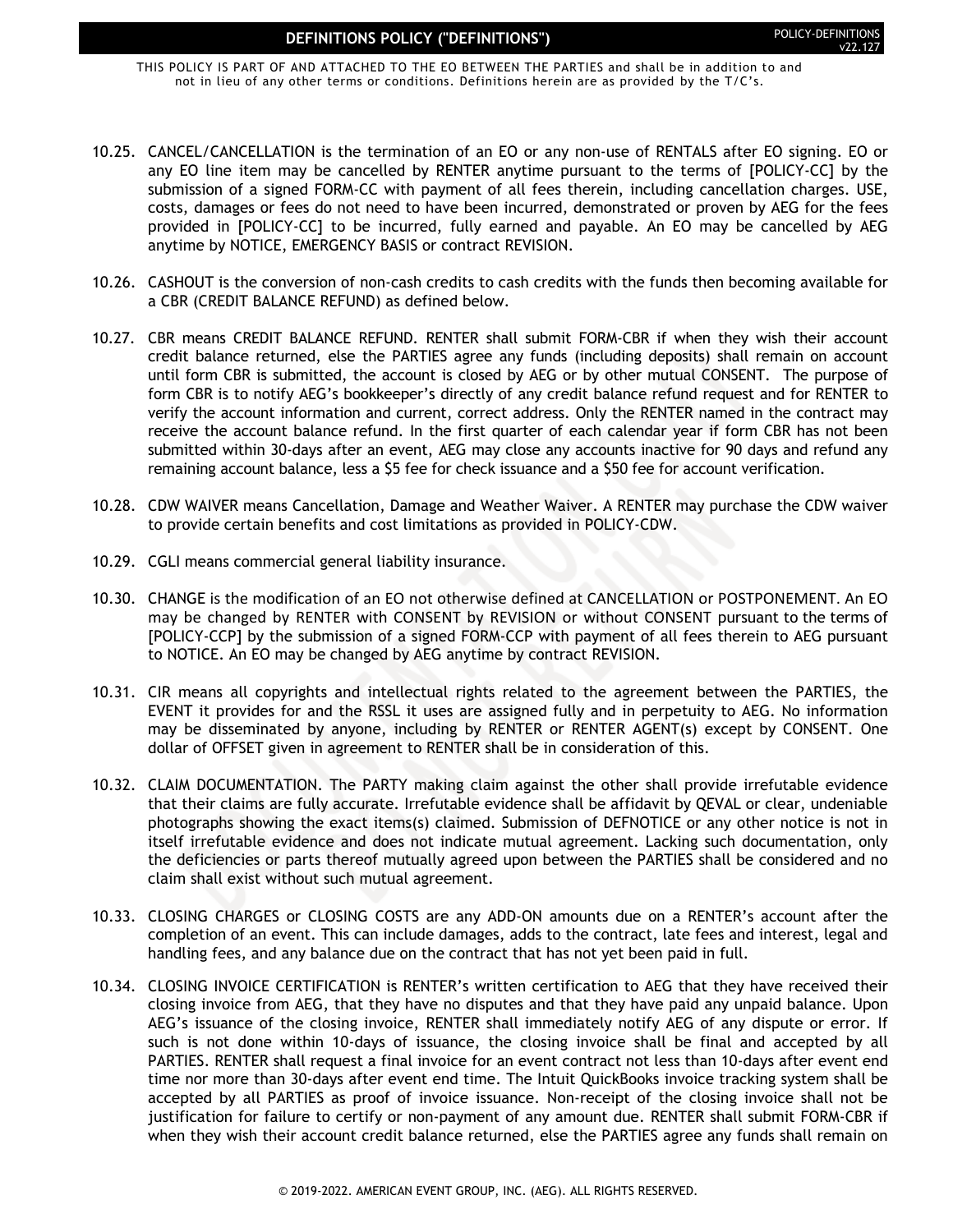THIS POLICY IS PART OF AND ATTACHED TO THE EO BETWEEN THE PARTIES and shall be in addition to and not in lieu of any other terms or conditions. Definitions herein are as provided by the T/C's.

account until form CBR is submitted, the account is closed by AEG or by other mutual CONSENT.

- 10.35. COMMUNICATION shall have its common meaning however AEG maintains COPYRIGHT on all its written works and no understanding that is not by CONSENT, in writing and included within or attached to the EO shall have any validity or impact upon the EO. If a DEFAULT or DISPUTE exists, communication between the PARTIES shall be exclusively in writing and follow the same process provided as for NOTICE. No PARTY or any AGENT acting on behalf of any PARTY shall record any communication without the CONSENT. In telephone conversations, CONSENT shall be deemed given if a PARTY is clearly informed of the recording and continues the phone conversation.
- 10.36. COMPARISONS are the opinions and beliefs of any PARTY comparing another PARTY to any other entity and such may not be publicly disclosed without MUTUAL CONSENT due to the NDA.
- 10.37. COMPLAINCE COSTS are all costs incurred by any PARTIES of the EO to obtain the full return to contract compliance of any PARTY. The PARTY in DEFAULT shall be liable for and pay such costs if return to contract compliance is not completed within the CURE PERIOD. COMPLAINCE COSTS shall include but are not limited to: (a) administrative costs, (b) notice costs, (c) collection costs, (d) costs due to loss of CONTRACT PRICING and OFFSETS (when applicable as given in T/C-20), (e) 3X-DAYRATE on unpaid RSSL, (f) attorney costs, (g) attorney retainer costs, (h) Court, filing and service costs and (i) default fees of \$100 per day per incidence of default.
- 10.38. CONFIRMATION shall be the act of AEG accepting an EO after it is signed by SIGNOR. The EO is binding upon RENTER and SIGNOR immediately upon signing and shall be deemed confirmed by AEG immediately upon receipt. However, AEG shall have five (5) business days to assess RSSL availability and suitability and to issue a confirmation number or reject EO without recourse. The written acceptance by CORPADMIN of any specific terms or offer by a RENTER or SIGNOR before or after SIGNOR's signing of EO, shall be confirmation and subject only to the five business day assessment period above. RENTER or SIGNOR may not influence AEG's confirmation or make any demand or request except by CONSENT. RENTER or SIGNOR shall have no ability to withdraw or alter EO after SIGNOR's signing, including before a confirmation number is issued, except by CONSENT or as given in [POLICY-CCP], submission of its FORM-CCP and payment of all costs and fees given therein. RENTER and SIGNOR shall maintain DOCUMENTS and incur costs for copies of DOCUMENTS as defined herein.
- 10.39. CONTRACT PRICING for RSSL is discounted 30% off of STANDARD PRICING. To determine STANDARD PRICING from CONTRACT PRICING, CONTRACT PRICING is divided by 0.700 or multiplied by 1.429. STANDARD PRICING applies when no contract is in place or when a contract default occurs and once applied cannot return to the lower CONTRACT PRICING rate.
- 10.40. CONSENT means the mutual written agreement of CORPADMIN (CA) and SIGNOR with no others having any authority, regardless of reason or intent. CONSENT is never automatic or required.
- 10.41. CONSEQUENTIAL DAMAGES shall be any damages, costs, fees, liabilities or injuries caused after and flow from one PARTY's failure to meet a contract term or requirement. CONSEQUENTIAL DAMAGES shall include all costs of failed expectations, cancellation costs, loss of use and replacement costs, failed business transactions or income, all inconveniences, all emotional distress and all "pain and suffering" where no direct physical injury occurred or where an existing physical condition was aggravated or otherwise harmed. PARTIES agree no CONSEQUENTIAL DAMAGES shall be considered, claimable or reimbursable except as may be specifically provided in the agreement.
- 10.42. CONTACTS are the names, phone numbers and addresses provided by RENTER and listed on the EO for RENTER, SIGNOR, RENTER AGENT and EVENT ADDRESS. RENTER agrees CONTACTS will be fully accurate and continually available and that the "Day of Event Cellphone Contact #" shall be continually reachable by AEG during the setup, event and takedown periods with no more than a 5-minute delay in a return call being made by RENTER should AEG attempt to contact it.
- 10.43. COPYRIGHT means all AEG intellectual property, communications and published works are protected by law with AEG having exclusive publication, distribution and usage rights.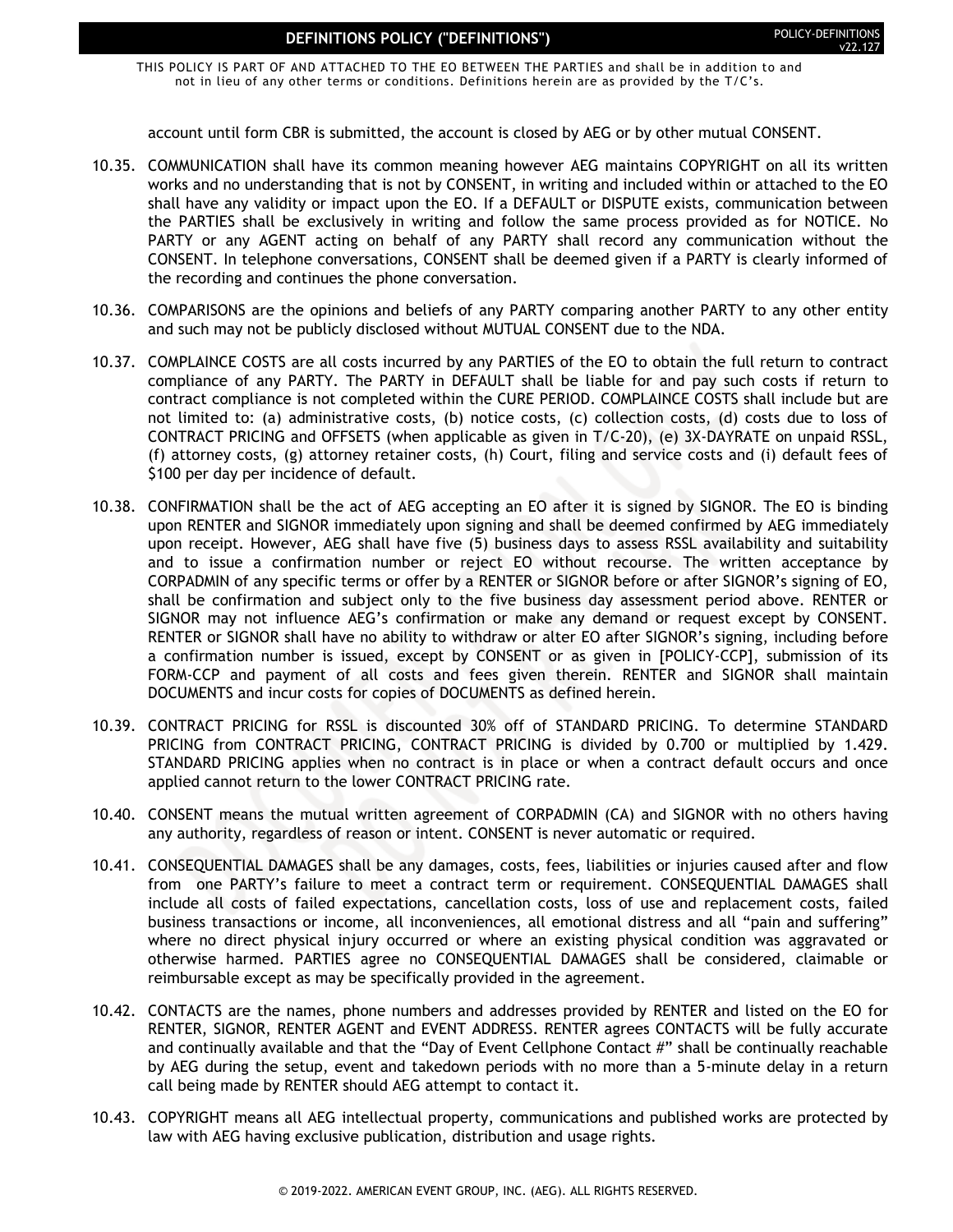THIS POLICY IS PART OF AND ATTACHED TO THE EO BETWEEN THE PARTIES and shall be in addition to and not in lieu of any other terms or conditions. Definitions herein are as provided by the T/C's.

- 10.44. COPYRIGHT REGISTERED means any work registered with the U.S. Copyright Office.
- 10.45. CORPADMIN, CORP ADMIN, CORPORATE ADMINISTRATOR, ADMIN or CA shall mean the corporate administrator specified by AEG's by-laws and is the designated agent to handle contract matters for the Company.
- 10.46. COSTS are all charges, damages, desires, failures, fees, labor, penalties, rentals, taxes, wages, wants and other encumberments or liabilities, including those resulting from event performance, nonperformance, success or failure.
- 10.47. COSTS OF ACTION all costs of BOTH PARTIES including court, attorney, legal, review, collection and administrative costs.
- 10.48. CURE PERIOD is the time allowed herein for a PARTY in default of any contract term to return to compliance without further cost excepting any loss due to DELIVERY hold while a contract is in default.
- 10.49. DAMAGE and DAMAGES shall mean any injury, harm, loss or decrease in value of any AEG RENTALS or RSSL and any/all unpaid amounts in RENTER's account as determined solely by AEG. AEG shall have no responsibility or liability for RENTER property, services or labor. The RENTER shall cover all costs: (1) of additional equipment and services required, delivered or used; and (2) repair or replace any lost, stolen, broken, defaced or damaged RENTALS and RSSL. Intentional damages shall be set at 12X-DAYRATE or new replacement cost whichever is greater and unintentional damages, including UNANTICIPATED ACTS shall be set at 3X-DAYRATE or new replacement cost whichever is greater. Late fees and interest, unpaid legal, court and collection costs and all other amounts due on RENTER's account shall be paid by RENTER if DAMAGES not reimbursed within 10-days of initial notice or invoice.
- 10.50. DAMAGE DEPOSIT is funds placed on account or on hold to help pay any CLOSING COSTS or ADD-ON COSTS that may be incurred on a contract as determined solely by AEG. RENTER shall have no ability to determine the accuracy of such costs or any recourse other than that provided in POLICY-DRP. Any unused amounts are refundable or cancellable less any processing fees given in the contract. It is understood CLOSING COSTS may exceed the DAMAGE DEPOSIT. DAMAGE DEPOSITS are not payments on the EO contract until used for payment of costs and are refundable by CASHOUT if not used.
- 10.51. DAYRATE is the undiscounted, standard daily rental or lease rate.
- 10.52. DBAEG means as determined by AEG.
- 10.53. DECAT means non-integral decorative attachment and includes decorative items and items such as designs, buckles, extremities, knobs, fasteners, handles, horns, paint, lettering, appendages and all other parts that are not integral to an item's operation or function. A thing is not integral if its presence is not required, replaced in function or purpose, or worked around so that EQUIPMENT remains within its guaranteed uptime. The PARTIES agree DECAT is not warrantied and no dispute may be made based upon it.
- 10.54. DEFAULT is any FALSE ACTION or non-conformance with EO requirements that is not corrected by the deficient PARTY within 48-hours of notice. Changes and substitutions allowed by the EO shall not be a DEFAULT. In case of RENTER's DEFAULT:
	- 10.54.1. All costs and fees given in the EO shall become fully payable without regard to RSSL delivery.
	- 10.54.2. AEG shall have no requirement to deliver or perform unless defaults are fully cured and all rescheduling and expediting fees are paid in advance.
	- 10.54.3. Discounts, OFFSETS, adjustments and free items shall be void and fully payable.
	- 10.54.4. Unpaid RSSL (including that subsequently caused by UNAVAILABLE FUNDS) shall be adjusted to and immediately payable at 3X-DAYRATE without any adjustment, discount, or offset.

10.54.5. The RENTER shall pay all damages, court, attorney, and legal costs of both PARTIES as incurred.

- 10.54.6. RENTER shall pay a service fee of \$100 per day per instance of default.
- 10.54.7. AEG may take any action to remedy DEFAULT. and
- 10.54.8. RENTER shall communicate exclusively in writing to: [legal@amerevent.com,](file:///P:/AMEREVENT.COM/INFO/POLICY/POLICY-DEFINITIONS/legal@amerevent.com) unless directed to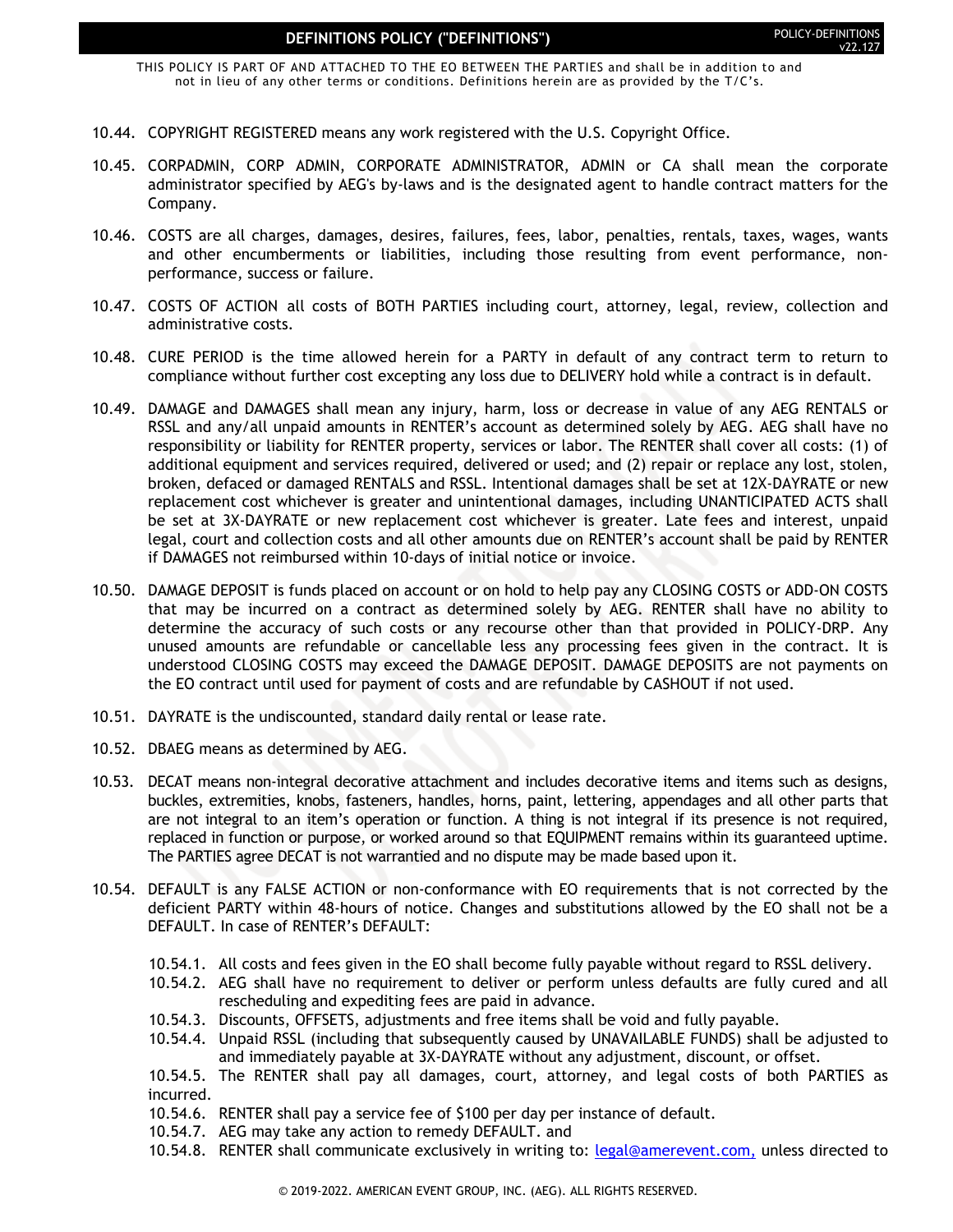THIS POLICY IS PART OF AND ATTACHED TO THE EO BETWEEN THE PARTIES and shall be in addition to and not in lieu of any other terms or conditions. Definitions herein are as provided by the T/C's.

communicate in writing by CORPADMIN to: [admin@amerevent.com.](mailto:admin@amerevent.com)

In case of AEG's DEFAULT:

10.54.9. AEG shall pay all damages, court, legal costs of both PARTIES as incurred. 10.54.10. AEG shall pay a service fee of \$100 per day per instance of default

In case of default, the PARTY defaulted upon shall give any reasonable NOTICE to make another PARTY aware of the default, the consequences of the default, any action that may be taken due to the default and any time considerations of the default. It shall be a default herein to assert such NOTICE is harassment, unlawful or otherwise false or demand it not be delivered in any manner other than that defined as NOTICE herein. Either PARTY may enter into any available step of DRP mediation as given in [POLICY-DRP] to determine if a claim of default is valid and the corrective action and timing then required for its resolution. No penalties or fees shall accumulate during DRP mediation.

- 10.54.11. Should any PARTY provides any type of notice of cure, correction or compliance with the terms of the contract after a notice of default and subsequently defaults again in any way or for any reason, including through the actions of any AGENT, that PARTY shall pay the other a cure failure fee of \$500 and treble (3-times) the service fee of \$100, or \$300 per day per instance of default.
- 10.55. DEFICIENCY is any REPORTABLE INCIDENT, ERROR, problem, claim, damage, failure, missing or lost PSL or other item of concern for which a claim or DEFNOTICE is to be filed with AEG.
- 10.56. DEFICIENCY NOTICE (aka: DEFNOTICE) is notice to AEG as required by and using one of the methods provided in the TERMS and is notice of any DEFICIENCY, ERROR or errors and omissions. DEFNOTICE shall be timely filed such that AEG has an opportunity to correct during EVENT.
- 10.57. DELIVERY is any transfer of RSSL from AEG to the ESITE and includes, but is not limited to: (1) both the delivery and return time and costs of RSSL transport, (2) all associated costs of food, lodging and incidentals ("per diem") of all STAFF, and (3) all associated costs of time during travel of all STAFF. The words "until DELIVERY" shall include all time until RSSL reaches ESITE. The PARTIES agree DELIVERY time is estimated and is subject to a two-hour minimum window before and after any proposed time and is subject to change without notice or consequence, including any assertion that DELIVERY is/was late. Any DELIVERY time change that is communicated verbal, by recording, by email or by other means shall be subject to the same two-hour minimum window and conditions. The PARTIES agree that AFTER-HOURS DELIVERY is problematic and may take more or all of the two-hour minimum window DELIVERY can take up to the RENTAL START TIME. SETUP and TAKEDOWN are not part of DELIVERY. All meanings and requirements of [POLICY-SOP] also apply. AEG may act as RENTER's AGENT for DELIVERY. RENTALS, LABOR, SERVICES, DELIVERY and OTHER costs are separate and distinct from each other and ERRORS in one shall have no impact upon the other(s).
	- 10.57.1. DELIVERY costs are separate and distinct from RENTALS, LABOR TOTAL and all other costs and ERRORS in one shall have no impact upon the other(s). DELIVERY costs once expended are not refundable or adjustable due to any ERROR or failure of RSSL or EVENT.
- 10.58. DELIVERED shall mean any RSSL that has reached ESITE, regardless of use. Any RSSL unavailable or OOS after DELIVERY is adjustable by ECREDIT only. Any RSSL used after delivery, even if partially, is deemed as meeting all requirements except as otherwise noted in a DEFNOTICE.
- 10.59. DELIVERY LIMITATIONS means that any delivery (a) scheduled less than 10-days from the EVENT DATE or (b) over 50 miles from the serving warehouse are: without refund, recourse or other remedies in case of ERRORS except as provided by ERROR OFFSETS or ECREDIT, with no cash refunds. The RENTER agrees and accepts that last minute or longer distance deliveries have little opportunity for correction if ERRORS occur and that they are solely responsible for all costs incurred, including any labor, services or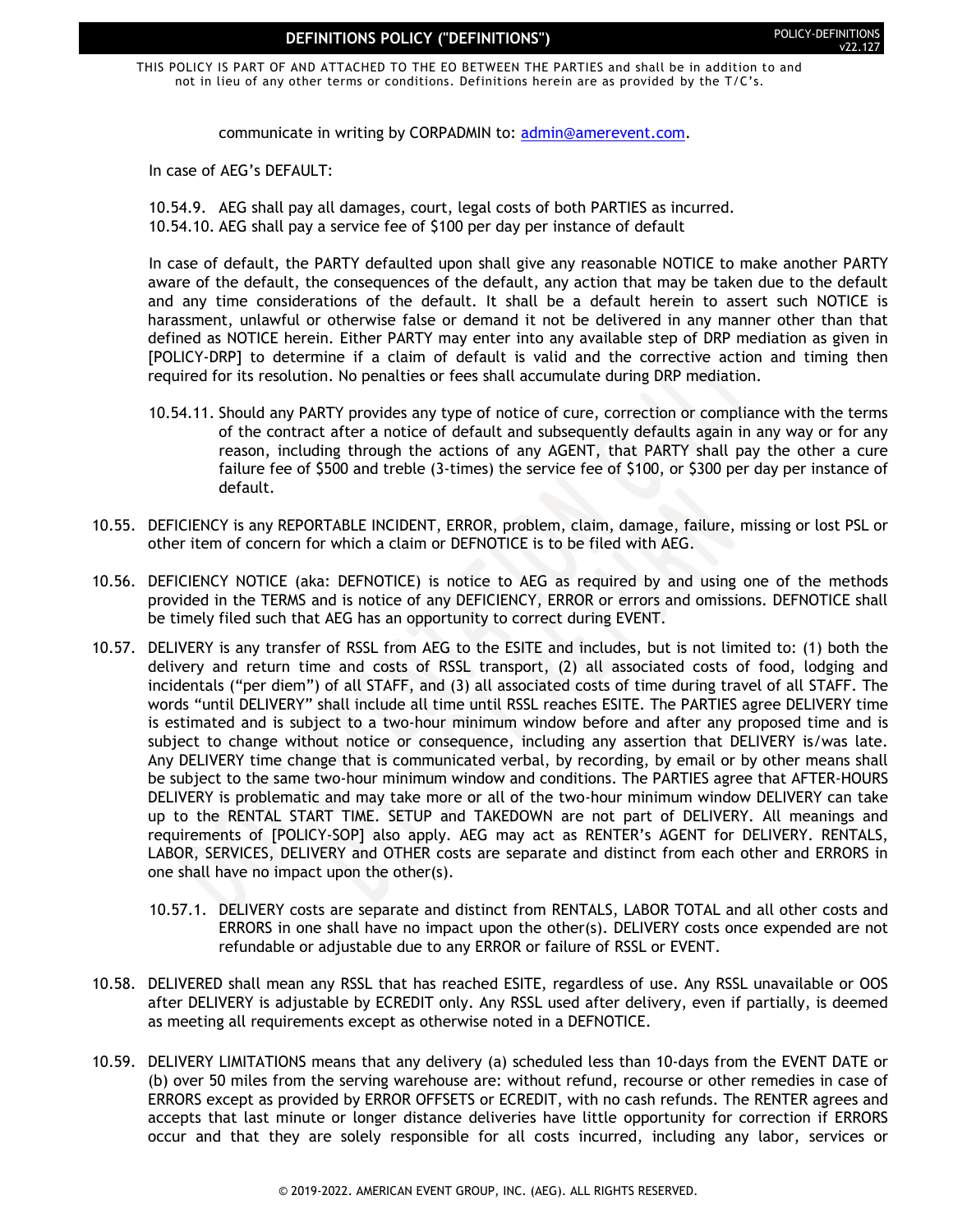THIS POLICY IS PART OF AND ATTACHED TO THE EO BETWEEN THE PARTIES and shall be in addition to and not in lieu of any other terms or conditions. Definitions herein are as provided by the T/C's.

materials they provide, regardless of ERRORS.

- 10.60. DEPOSITS, DAMAGE DEPOSIT or SECURITY DEPOSIT shall mean any funds required by and placed with AEG to secure the full return of RENTALS, repair damages, pay for contract adds and CLOSING CHARGES or pay for any other fees and costs provided by the EO, subject to applicable laws. They are not PAYMENTS unless used. No interest shall be paid to RENTER on any DEPOSIT. Funds shall be held in RENTER's account for subsequent events until RENTER requests an account CREDIT BALANCE REFUND by filing FORM-CBR at [http://cbr.amerevent.com](http://cbr.amerevent.com/) and shall be refunded in accordance with the terms therein.
- 10.61. DISPUTE is ANY disagreement between the PARTIES for which a corrective action is not mutually agreed. The communication of any DISPUTE shall be in writing and not verbally or by other form.
- 10.62. DISPARAGE means any public negative statement or NCOM, whether written, oral or INSPIREd, by one PARTY against any other PARTY.
- 10.63. DISPARAGING ERROR is the unintentional, mistaken or erroneous DISPARAGING regardless of magnitude by one PARTY against any other PARTY. If uncorrected after 48-hours such shall be deemed FALSE DISPARAGEMENT with all consequences of such.
- 10.64. DISQUIETUDE means the state or feeling of disquiet, anxiety, distress, uneasiness, exasperation, negative emotional response or anything similar and any damage, cost, pain, suffering, inconvenience or any other loss incurred. DISQUIETUDE is specifically disallowed by the PARTIES as a cause of any action, dispute or claim and shall not be eligible for any adjustment, compensation or reimbursement.
- 10.65. DLEU means DAMAGE, LOSS and EXCESS USE.
- 10.66. DOCUMENT shall mean each PARTY shall retain their copies of all contract documents, including EO, attachments, change orders and invoices, for the TERM of the agreement. A DOCUMENT FEE of \$50 shall apply to any request for second or later copies of documents after contract signing.
- 10.67. DROP-OFF, DROP-OFF ONLY and DELIVERY ONLY shall mean only AEG's transporting of RSSL to the ESITE and later retrieving it with no other services provided regardless of other indications. No ONSITE services or labor shall be free of charge or included in any other cost such as RENTALS or DELIVERY, each must be individually line item included. Unless RENTER has paid in advance for ONSITE services, RENTER shall be responsible for removal of RSSL from the transport vehicle, all preparation and cleaning, all setup, all operating, repair and supervision requirements, all takedown and all reloading onto the transport vehicle. All labor other than driving the delivery vehicle shall be RENTER's responsibility when DROP-OFF ONLY is designated.
- 10.68. DRP means the DISPUTE RESOLUTION PROCESS the PARTIES are bound to by the agreement and as given in [POLICY-DRP] and detailed at [http://DRP.amerevent.com.](http://drp.amerevent.com/) The process is mutually applicable to all PARTIES and may not be considered unilateral. The process consists of up to three steps that may be described as (STEP 1) informal, electronic mediation. (STEP 2) informal in-person or telephone mediation and (STEP 3) small claims court or binding arbitration as given in [POLICY-DRP]. DRP is the exclusive process by which PARTIES may settle disputes and while a PARTY may elect to circumvent its requirements, the PARTY instigating such action shall: (1) pay all costs, attorney fees and court costs of all PARTIES and (2) shall be in DEFAULT for the period of such action.

AEG's enforcement of any EO term, condition or requirement, AEG's efforts to correct any default or AEG's collection of any accounts payable shall not be considered a dispute nor require DRP and may be by any lawful means necessary and available.

10.69. DUE DILIGENCE shall mean the RENTER's investigation of RSSL prior to signing the EO contract and prior to EO delivery and shall include at a minimum: (1) RENTER's viewing, selection and approval of equipment in any AEG warehouse prior to contracting and in the AEG delivering warehouse 7-10 days before loading for delivery to ESITE; (2) RENTER's affirmation that the equipment chosen is suitable for their needs including for the event location, expected weather, safety and security and they have received independent QEVAL opinion in support of this determination; (3) RENTER's request for and receiving of appropriate training for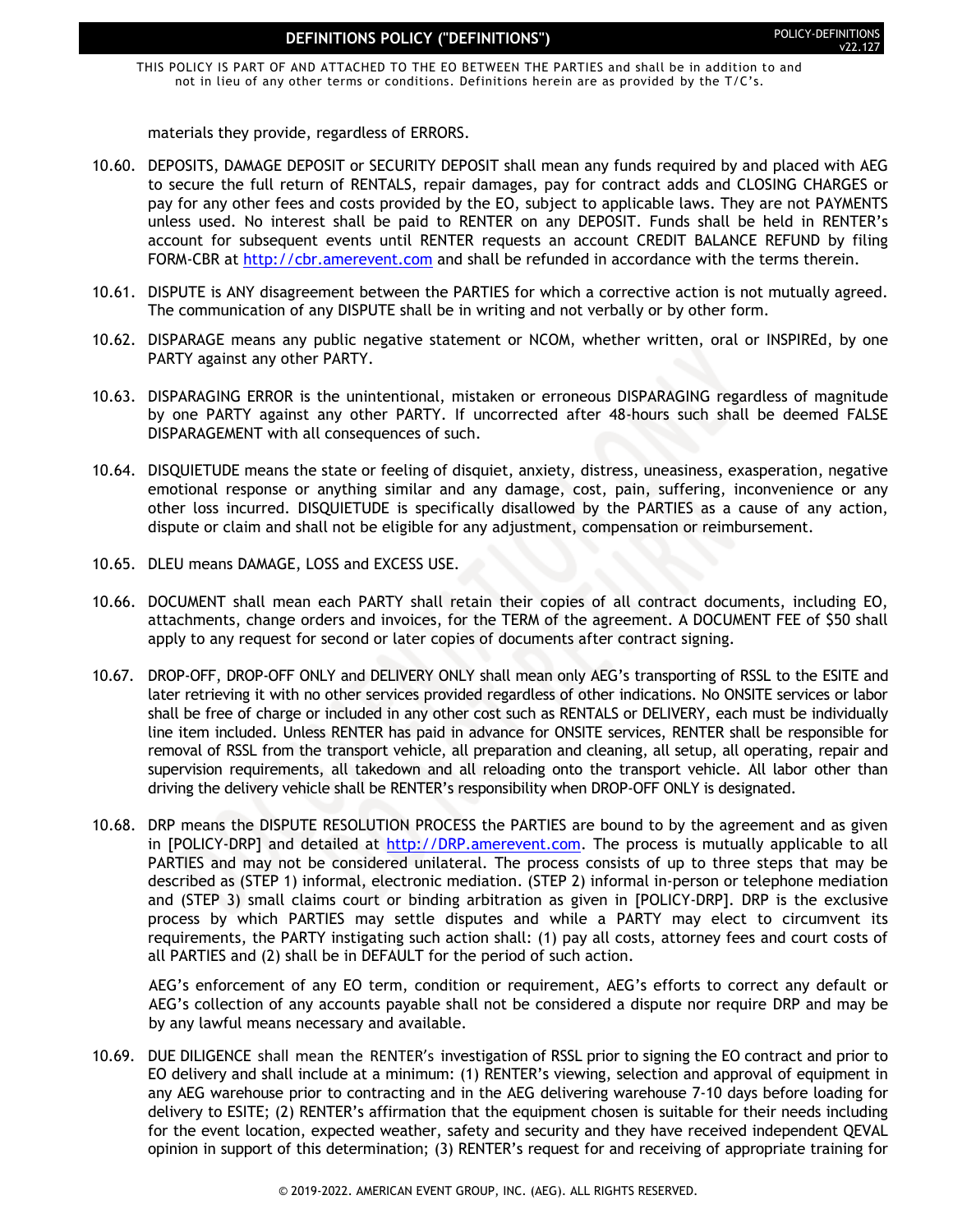THIS POLICY IS PART OF AND ATTACHED TO THE EO BETWEEN THE PARTIES and shall be in addition to and not in lieu of any other terms or conditions. Definitions herein are as provided by the T/C's.

any task RENTER is responsible for (including all tasks prior to, during or subsequent to event) and RENTER must document such training; (4) RENTER's direct verbal communication with the delivering warehouse (and not a sales office) 10-15 days before EDATE to confirm all RSSL needs, times and ESITE location; (5) emailing a SITEMAP to DWHSE 10+ days before EDATE and (6) RENTER's "CLOSING INVOICE CERTIFICATION" 10 days after event end time and no later than 30 days thereafter.

DUE DILIGENCE shall also mean the RENTER's considerate and appropriate handling of all RSSL and assuring the RSSL is available and that RETURN occurs as defined, including return in a timely manner and for which a RETURN RECEIPT is issued by AEG. No item may be left unsecured or unattended and no item shall be deemed returned without AEG's CONSENT. The PARTIES agree RENTER is solely responsible for DUE DILIGENCE. The EVENT belongs to RENTER and no one else. AEG has no responsibility for: (1) knowing what RENTER wants or assuring they receive it, (2) assuring suitability for any event site, attendance or weather, or (3) reminding RENTER of DUE DILIGENCE needs or arranging such for RENTER. RENTER agrees: (1) DUE DILIGENCE is solely their responsibility and absolutely necessary for a successful outcome, (2) failure to meet or exhibit DUE DILIGENCE is acceptance of RSSL as-is and as meeting all requirements and expectations, without any warranty or recourse and (3) failure to meet DUE DILIGENCE requirements makes RENTER solely responsible for all losses, damages, lack of performance and all additional costs directly or indirectly incurred.

- 10.69.1. TABLES and CHAIRS must be pre-selected by RENTER else are AS-IS and may contain defects. Wood chiavari chairs are SELECT or WEDDING GRADE only if individually pre-selected by RENTER and affirmed as meeting RENTER's needs 7-10 days before loading for delivery.
- 10.70. DWHSE shall mean delivering warehouse or the warehouse from which RENTER receives rentals as shown on the Event Order. This shall be subject to change as AEG determines appropriate.
- 10.71. DWHSE RENTALS SELECTION shall mean RENTER's viewing, selection and approval of all items currently viewable at the delivering warehouse prior to contracting. No claim of differing appearance, grade or expectation shall be valid. DWHSE RENTALS SELECTION is a required part of DUE DILIGENCE.
- 10.72. EARLY ACCESS means AEG's optionally allowing RENTER into the event installation area prior to the contracted ETIME (equipment turnover time) for the purpose of RENTER's early setup of equipment, decorating or similar. AEG's agreement to EARLY ACCESS shall not be an obligation upon it and AEG may alter, delay, or deny access as it deems necessary during the installation period.
- 10.73. ECREDIT is a non-cash event credit for rentals for one (not multiple) future event only after any minimums are first met. An ECREDIT has a cash value of one cent (\$0.01) and after 15-months no cash or event use value remains. Adjustments shall be by ECREDIT only, except as provided by [POLICY-CC] or [POLICY-DRP]. Any ECREDIT unused balance expires immediately after any portion is applied to a contract.

ECREDITS may be used for: (1) credit on the rentals of one future event by RENTER, (2) transferred to another person or entity for credit on one future event, (3) turned in as proof of claim for RENTER's insurance, (4) for CASHOUT if AEG's CDW waiver was purchased, or (5) sold to another AEG RENTER as given in [http://ecredit.amerevent.com.](http://ecredit.amerevent.com/) The transfer or sale of an ECREDIT is between RENTERS is between the original ECREDIT holder and the new ECREDIT holder, with AEG acting only as agent. Any payments are due in full at time of transaction with no time payments available. Any fees or account balances due at time of an ECREDIT sale shall be deducted from the proceeds applied to the original ECREDIT holder's account. An ECREDIT once sold or transferred to a new ECREDIT holder may not be sold or transferred again.

10.74. EMERGENCY BASIS is any unintentional, unplanned occurrence that significantly impacts any Party's ability to setup, remove, perform or conduct EVENT and includes ACTS OF GOD, FORCE MAJEURE, or unintentional RSSL failure, including: breakage, misidentification, miscommunication, breakdown, unavailability, OOS and LABOR SHORTAGE. It shall not include failure to secure financing, permits (except where State certified or licensed equipment is disapproved by a local authority), approval attendance numbers or a change in time or date. When a PARTY gives NOTICE to the other PARTIES of EMERGENCY BASIS within 72-hours of becoming aware of such status, no PARTY may dispute or challenge such claim. Any portion of a contract in EMERGENCY BASIS that cannot be delivered shall be equivalent to POSTPONED and all requirements of [POLICY-CC] shall apply. Any item delivered and used shall incur any delivery, rental and services fees delivered. In the case of damages,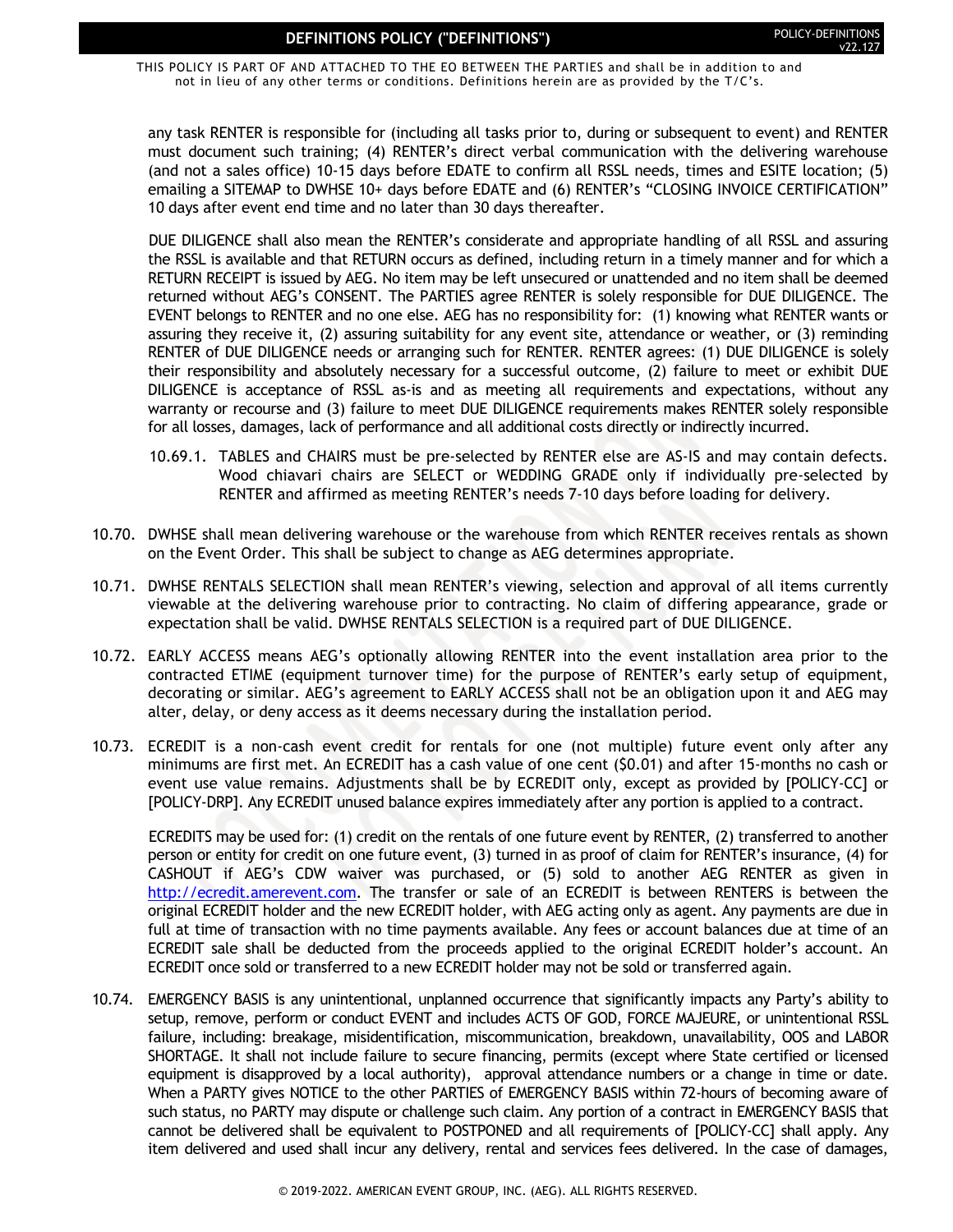THIS POLICY IS PART OF AND ATTACHED TO THE EO BETWEEN THE PARTIES and shall be in addition to and not in lieu of any other terms or conditions. Definitions herein are as provided by the T/C's.

liabilities or losses incurred after initial use, RENTER shall be solely responsible for all costs incurred. The settlement of any dispute rising from any EMERGENCY BASIS occurrence shall be only as given in [POLICY-WARRANTY]. In the case of EMERGENCY BASIS initiated by AEG due to any weather related incident, such as weather caused ESITE conditions preventing PSL installation or retrieval, RENTER shall be solely responsible for all costs incurred. In any non-weather related incident, AEG's maximum liability shall be REDO or at its sole option a refund or credit for the amount actually paid less all initial use costs, labor and delivery for any EMERGENCY BASIS item. RENTAL, LABOR, SERVICE, DELIVERY or OTHER with such costs being separate and distinct from each other and ERRORS in one shall have no impact upon the other(s).

- 10.75. EMPLT means employee lease terms.
- 10.76. An ENTERTAINER is an independent contractor hired at RENTER's request at and at RENTER's responsibility to provide entertainment at RENTER's event. AEG acts only as RENTER's agent for the locating and hiring of ENTERTAINER services and RENTER is responsible for these services and consequences should any unavailability or ERRORS occur. Inability to use RSSL has no adjustable basis and is not a justification for refund or credit.
- 10.77. EQUIPMENT CARE means RENTER's affirmative duty to inspect, maintain and protect and pay for repairs of all RENTALS and return it to AEG in the condition received or better and good "rental-ready" condition. RENTER shall protect RENTALS against damage from weather, theft and all other loss, including keeping them under cover and under guard or lock and key. The RENTER shall MAINTAIN all RENTALS but shall not to repair, modify or attach anything to them without CONSENT.
- 10.78. EO is the event order and ATTACHMENTs.
- 10.79. EOS is the EVENT ORDER CONTRACT SUMMARY that is located near the top left of the page 1 of the EVENT ORDER and summarizes key points of the EO, but is not exclusive of any other EO requirement.
- 10.80. ERRORS means ERRORS & OMISSIONS and includes: (1) any AEG failure to deliver or perform, (2) the failure of RSSL not caused by RENTER's action or inaction while under RENTER's possession, control and appropriate care and (3) the incorrect inclusion or pricing of RSSL in an agreement by AEG. In the case of incorrect pricing, AEG may issue a contract revision and RENTER shall have 24-hours to accept the new pricing or refuse it at which time AEG may elect to accept the incorrect pricing or cancel the entire agreement without recourse. However, AEG shall make no changes to pricing less than 15 days before the event date if contract was confirmed 20 days or more before event date. In the case of RENTAL or other equipment failure, RENTER shall return the failed equipment to the nearest AEG warehouse if item is not immediately repairable, RENTER receive an equal or equivalent replacement. RENTER is responsible for any and all costs of return and replacement including DELIVERY and labor required on ESITE. While failed equipment shall be replaced at no additional rental charge, RENTER shall return equipment to DWHSE for replacement and shall not claim or receive free delivery or onsite labor if RENTER received it from AEG.
- 10.81. ERRORS OFFSET shall mean OFFSET, as defined below.
- 10.82. ERS means equipment, rentals or services provided by a VENDOR, as defined herein.
- 10.83. ESITE means event site, venue or location where the RSSL is delivered or placed or where the event occurs. RENTER shall not remove, relocate or reuse RSSL from ESITE without CONSENT and payment of all costs including additional rent. RENTER shall return any rental moved more than 50 feet from its original delivery placement location immediately after event end and prior to pick-up else pay all fees and costs incurred. The RENTER is responsible for all aspects and costs of the ESITE, including unhindered access, damages/theft/and any loss to RENTALS, all upkeep and maintenance of RENTALS, DUE DILIGENCE in assuring potential damages or losses are mitigated, utilities, lighting, security, crowd control, site preparation and safety equipment needed for a safe and successful event as well as return of RENTALS without damage(s) or loss(es). RENTALS used on uneven or unstable surfaces, including grass, gravel or soil, shall be at RENTER's sole risk and responsibility and no claim of unsuitability or ADJUSTMENT shall be considered. RENTER is solely responsible for its ESITE, their PARTICIPANTS and for RSSL or RENTALS on ESITE and for any costs, damages or liabilities caused or are incurred and for any reason, including weather. RENTER is solely responsible for a contract for use of ESITE that provides for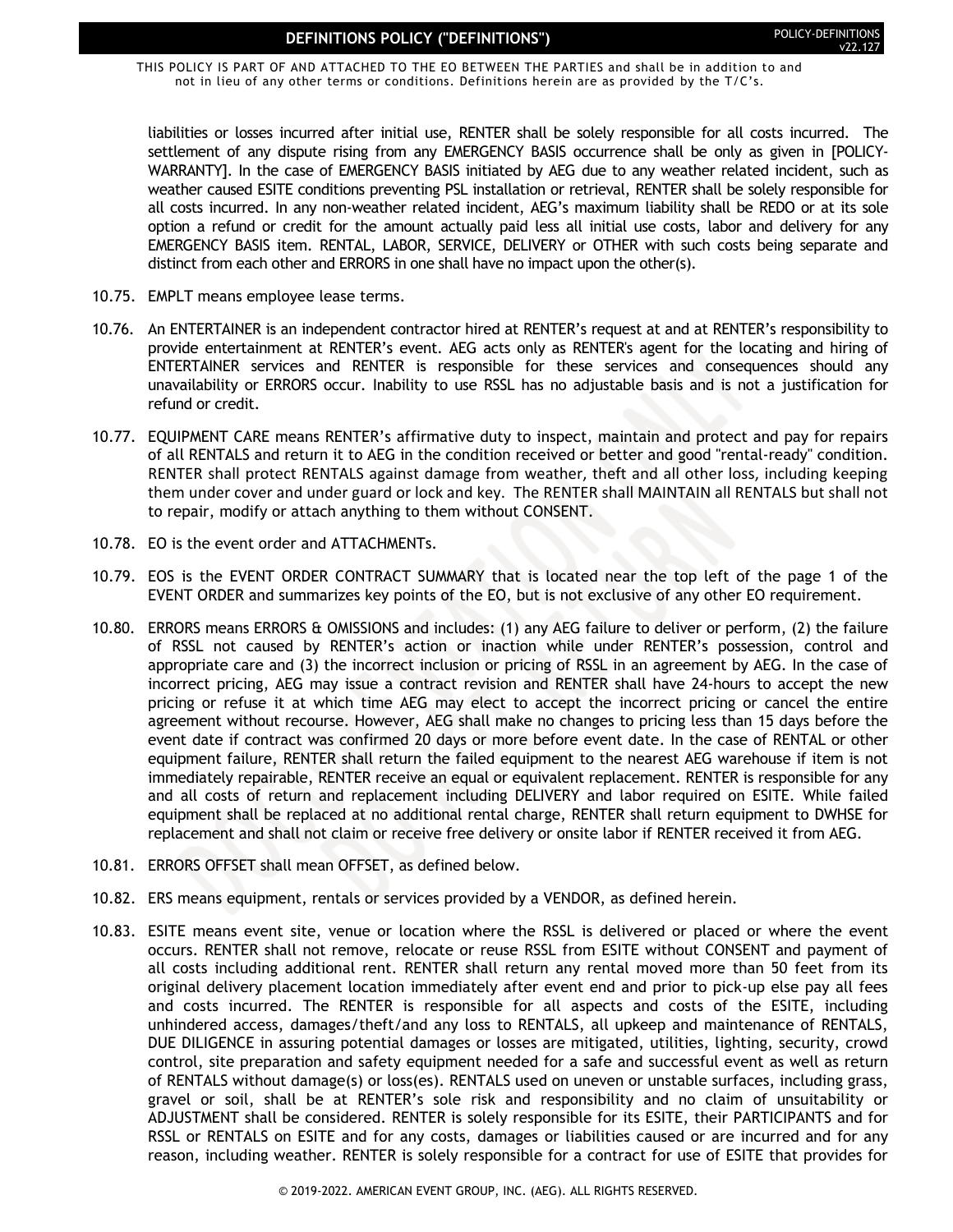THIS POLICY IS PART OF AND ATTACHED TO THE EO BETWEEN THE PARTIES and shall be in addition to and not in lieu of any other terms or conditions. Definitions herein are as provided by the T/C's.

all conditions and requirements of this agreement and for RENTER's sole responsibility for payment of any costs of AEG whatsoever that may occur for any reason, including any damages, legal and Court costs related to ESITE, the owner(s) of ESITE, RENTER, AGENTS, or PARTICIPANTS. RENTALS, LABOR, SERVICES, DELIVERY and OTHER costs related to ESITE or EVENT are separate and distinct from each other and ERRORS in one shall have no impact upon the other(s). RENTER is solely responsible for RSSL while on ESITE and for all ADDS, additional use of RSSL either authorized or unauthorized, costs, damages and liabilities incurred. Further all ESITE related requirements of [POLICY-SOP] apply.

- 10.84. ETHICS shall mean a PARTY's best efforts to maintain integrity, honesty, completeness, accuracy and forthrightness in all things related to the EO and EVENT. Incomplete, false or misleading information shall not be communicated nor shall any threatening, vulgar, demeaning or insulting communication occur in any form or media.
- 10.85. EVENT is the activity this EO serves.
- 10.86. EVENT DATE ("EDATE") is the calendar date upon which the RENTAL START TIME is set. The EVENT TIME may be shorter or longer than the EVENT DATE.
- 10.87. EVENT PRODUCTION TIME ("EPTIME") is the time from delivery through retrieval of PROPERTY on ESITE.
- 10.88. EVENT START is the same as RENTAL START as defined herein.
- 10.89. EVENT TIME is the same as RENTAL PERIOD as defined herein.
- 10.90. EVENT is the activity an EO serves or provides RSSL to.
- 10.91. EXCESS USE (or EXCESS USAGE) is the taking and using of RENTALS either: (1) outside the contracted period of use or (2) the allowed hours of use per day as given in [POLICY-SOP] and includes all periods of setup and takedown by RENTER outside the paid rental period. An additional fee of 3X-DAYRATE shall apply to all EXCESS USE except by CONSENT.
- 10.92. EXCLUSION ZONE shall be at a minimum, the greater of: (a) 5-feet horizontally and 15-feet vertically of ROUTE delivery vehicles must take, (b) 10-feet horizontally and 20-feet vertically of placement location(s) OR if a UTILITY or HAZARD (power, fuel, pressurized UTILITY or other hazard) within 100-feet in any direction of RENTAL placement location(s). No vehicles, trailers or other items can be parked within the placement location EXCLUSION ZONE.
- 10.93. EXPENDED LABOR is all labor for which a cost has been incurred by AEG and includes actual hours worked as well as the 4-hour minimum per worker per assignment, all travel time and all preparation time.
- 10.94. EXPERIENCES are the opinions and beliefs of any PARTY concerning another PARTY and may not be publicly disclosed without MUTUAL CONSENT due to the NDA.
- 10.95. EXTENSIONS shall be additions to the period of RENTALS use, either by CONSENT or without. Any keeping of RENTALS beyond the EVENT end time shall be an EXTENSION. If by CONSENT the undiscounted single day rental cost standard daily rates shall apply and be paid as additional rent. If not by CONSENT 3X-DAYRATE shall apply and be paid as additional rent.
- 10.96. FACT OR QUESTION. FACT shall mean the making of a statement as if fact and QUESTION shall mean the direct or indirect implication as if fact by asking as question instead of a direct statement as if fact. In all instances the underlying implication of fact by asking any question shall be considered equal to the making of a direct statement of fact and the violation of any contract requirement, including its NON-DISCLOSURE ("NDA"), TRADE SECRETS, NON-DISPARAGEMENT & COPYRIGHT provisions shall not be circumvented by the asking of QUESTION instead of making a statement of FACT.
- 10.97. FALSE ACTION is RENTER's or any AGENT's stated intent, cause or participation in any of the following actions for any reason unless by prior CONSENT: (.1) reversing, stopping, voiding or charging-back of any payment or any payment authorization including any BANKCARD once submitted; (.2) the making of any payment by an unauthorized, insufficient or unavailable means; (.3) the demand for or receipt of, either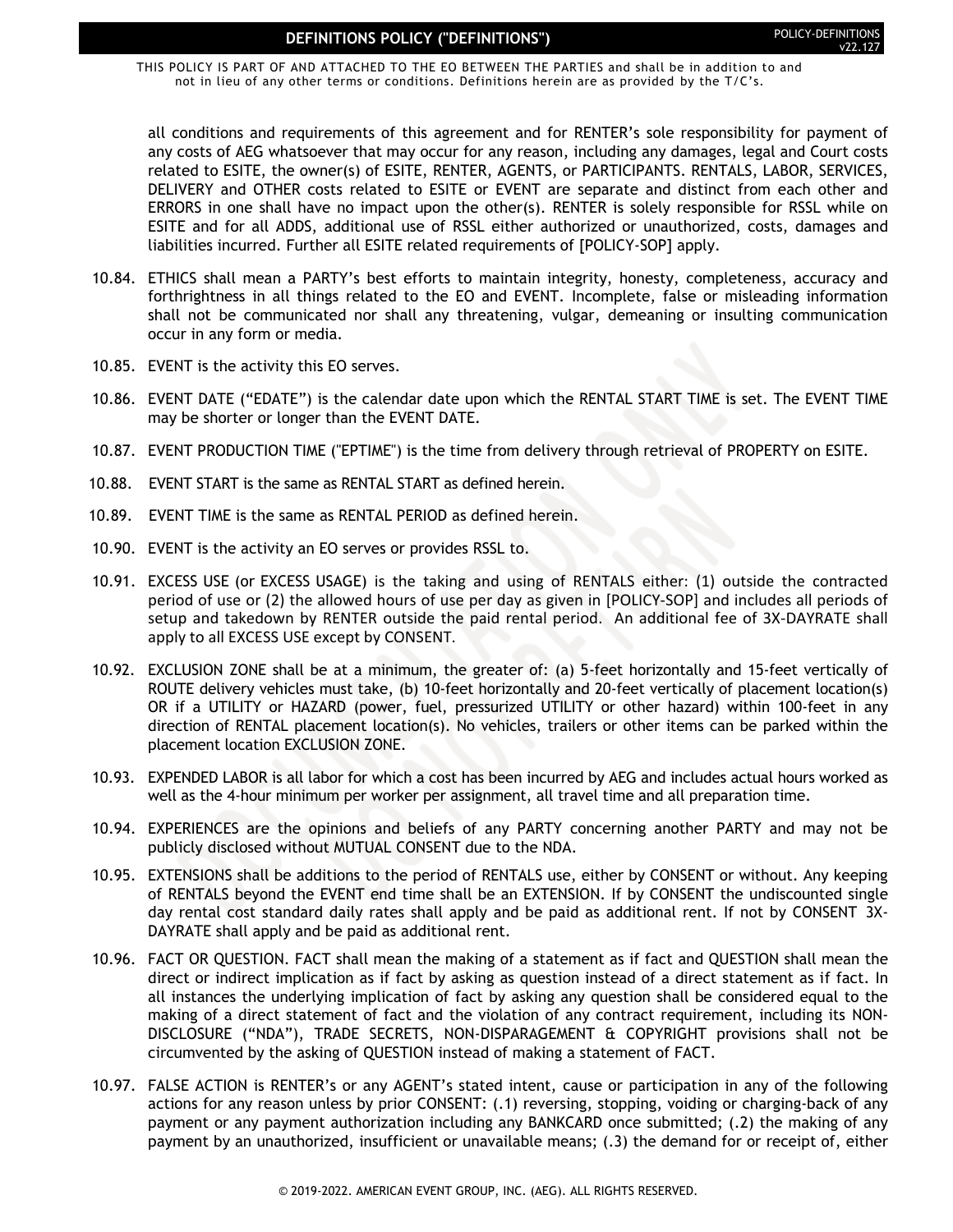THIS POLICY IS PART OF AND ATTACHED TO THE EO BETWEEN THE PARTIES and shall be in addition to and not in lieu of any other terms or conditions. Definitions herein are as provided by the T/C's.

before, during or after ETIME: (.3.1) RSSL not included in the EO line item listing, including as the EO may be modified by published revision, (.3.2) for RSSL of higher grade, larger size, higher quality or additional cost than in the EO line item listing or for additional rental time outside the ETIME given in the EO, (.3.3) additional setting or resetting of RENTALS without payment of all costs required; (.4) the demand for refund of any rental, service, labor or delivery not paid for or the seeking of a refund of any item in the category of rental, service, labor or delivery because of an ERROR in another category; (.5) any demand or dispute contrary to or in excess of the provisions of [POLICY-WARRANTY] or elsewhere in the EO; (.6) any demand or dispute made without a contractual basis; (.7) the unauthorized use, including uncontracted additional time of use, or taking of RSSL; (.8) any claim that RSSL was not delivered within the contract terms when the ESTART (rental start or turnover) time was met; (.9) any claim that delivery times are not estimates as stated in the EO or that delivery times are firm or fixed; (.10) any attempt to assign responsibility for directly caused or indirectly caused weather related incidents, liabilities or costs to AEG (.11) any claim that RSSL was not received when substituted item(s) of equal or greater value was received and used; (.12) claim of verbal understandings or agreements not in writing and without CONSENT; (.13) failure to pay within 3 days of due date; (.14) attaching of any condition to a payment or the return of PROPERTY and or the failure to return PROPERTY by the return date; (.15) the removal of property from SITE without CONSENT; (.16) demand, action or threat of action contrary to the EO; (.16) the taking of, threat of or implication of any action regarding any dispute that is outside or in conflict with the DRP process or its determinations or findings; (.18) the communication or provision of false, misleading or misrepresentative information; (.19) the casting of FALSE LIGHT on the actions of another PARTY; (.20) frivolous actions, including communications, with the intent to waste time of, misstate contract requirements, insult or demean a PARTY, (.21) attempts, threats or acts to block or hinder any action allowed of AEG in this EO, or (.22) RENTER's and any AGENT's acting on RENTER's behalf will not record, retain the image of, communicate, publish or otherwise keep, record or transmit any item defined in MEDIA LICENSE including electronic, telephone or verbal conversations without CONSENT.

FALSE ACTION shall be deemed theft of services and a criminal act. FALSE ACTION is a DEFAULT subject to the \$100 default fee per occurrence per pay and is not subject to DRP mediation and AEG may take any course to correct including criminal and civil action and RENTER shall be responsible for all AEG costs of such action(s) include all Court, attorney, administrative, DEFAULT fees as provided herein and any other costs.

- 10.98. FALSE DISPARAGEMENT is the act of one PARTY publicly disparaging another in any manner that is not completely accurate, honest or factual regardless of intent or belief. The communication of a negative or neutral review with no, incomplete or false review wording shall be deemed FALSE DISPARAGEMENT as is any private or public communication that creates a HWE (as defined). The contract terms shall dominate in any question of factual communication. FALSE DISPARAGEMENT shall be NCOM and in DEFAULT with the disparaging party paying costs of DEFAULT as given in this agreement.
- 10.99. FALSE LIGHT shall mean any untrue or misleading portrayal by one PARTY against another or any private or public written statement made by one PARTY that is considered offensive or damaging by the other when no direct contractual basis exists to justify it. The publication of a negative or neutral review with no, incomplete or false review wording shall be deemed FALSE LIGHT.
- 10.100. FACSIMILE AND DIGITAL SIGNATURES ("FDS") are digitally or otherwise generated signature representations of the SIGNOR, RENTER or provider of payment account information that take the place of original signatures. FDS may be used on all documents and payments required in or for the EO and such shall be considered equal to a handwritten signature and fully binding provided an action is first taken by the signee such as submission of a contract or means of payment. A copy of such person's driver's license, passport or military ID shall be providing to AEG as proof of identity, however, the lack of such shall not change the authorization herein granted.
- 10.101. FEEDBACK EXTORTION is the act or threat of disparagement or NCOM by one party to the other when: (.1) the potential or purpose to gain an advantage in mediation or reimbursement may exist, (.2) in effort to dissuade the other PARTY from enforcing any contract term or requirement, (.3) prior to completion of phase 3 of [POLICY-DRP].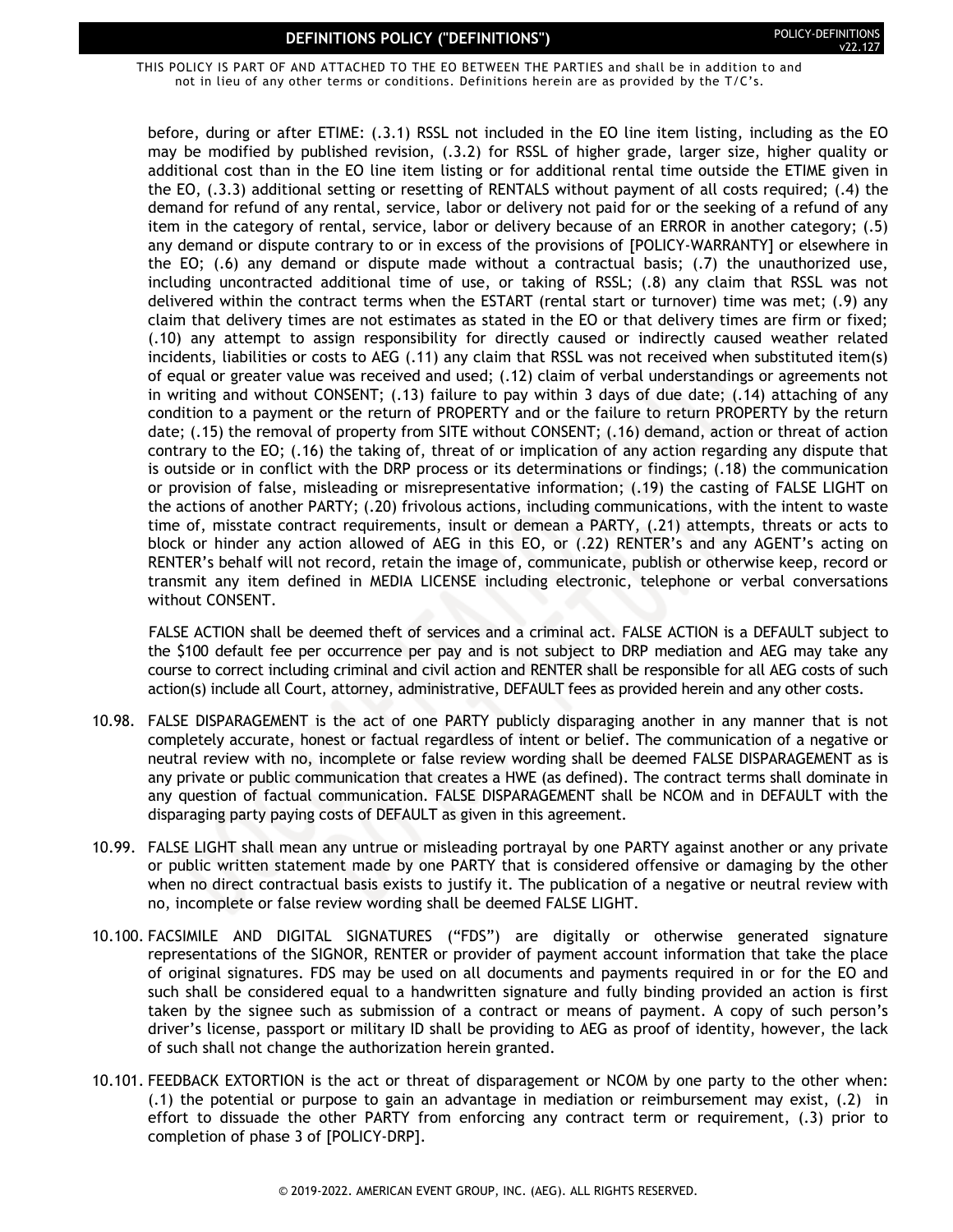THIS POLICY IS PART OF AND ATTACHED TO THE EO BETWEEN THE PARTIES and shall be in addition to and not in lieu of any other terms or conditions. Definitions herein are as provided by the T/C's.

- 10.102. FINDINGS means the determinations, conclusions and adjustments published at the end of each phase of DRP in accordance with [POLICY-DRP].
- 10.103. FLOORING, also known as TENT FLOORING, FLOATING FLOORING, PORTAFLOORING and EVENT FLOORING is any portable flooring used to cover the ground at an event site and has the appearance, features, benefits, faults, installation requirements and use requirements as given in [POLICY-SOP].
- 10.104. FORCE MAJEURE is any extraordinary event or circumstance beyond the control of the PARTIES, such as a war, strike, riot, crime, or an ACT OF GOD. The settlement of any dispute rising from any FORCE MAJEURE occurrence shall be REDO as defined herein.
- 10.105. FOUR CORNERS. The FOUR CORNERS of the agreement between AEG and the RENTER includes: EVENT ORDER (EO) and the current TERMS (T/C's), POLICY-CC, POLICY-DEFINITIONS, POLICY-DRP, POLICY-INSURANCE, POLICY-SOP, POLICY-WARRANTY and FORM-CBR. Modification to the FOUR CORNERS is by AEG's written CONSENT only. No handwritten, verbal, implied or other changes shall be valid or binding.
- 10.106. FRUSTRATION OF PURPOSE is any UNANTICIPATED ACTS or unforeseen event that undermines a PARTY's principal purpose for entering into the agreement such that the performance of the contract is radically different from performance of the contract that was originally contemplated by the PARTIES and both PARTIES knew of the principal purpose at the time the contract was made. This can result from result of government action, and UNANTICIPATED ACT as defined herein, a third party action, nature and any occurrence that frustrates a PARTY's purpose for entering into the contract.
- 10.107. FUNCTIONALLY EQUIVALENT means an item or group of items that can be used in the same basic manner as another item or items. The delivery of the service or labor or use of any FUNCTIONALLY EQUIVALENT item(s) shall be acceptance as-is, where-is and of meeting all requirements with no free or reduced cost use of any RSSL due to any ERROR, misfunction or substitution. Equivalency shall be determined by AEG based on skill, functionality, appearance and similar usability. Refusal of a FUNCTIONALLY EQUIVALENT items is cancellation and subject to restocking fees and any costs incurred.
- 10.108. HARASSMENT shall not include the legal efforts of either PARTY to enforce the provisions and collect the payments due under the EO contract. The claim of such shall be a FALSE ACTION and in DEFAULT.
- 10.109. HAZARDS include any potentially dangerous or harmful local condition, including but not limited to: surface conditions, flora, animals, structures, waterways, utilities and weather. The PARTIES agree there are potential significant risk of movement, collapse, lightning, wind and other dangers associated with HAZARDS and RENTER agrees to maintain and publish an evacuation plan for its PARTICIPANTS.
- 10.110. HOSTILE CLAIM STATUS shall exist if a PARTY makes claims or demands: (a) contrary to, (b) without appropriate substantiation of or (c) significantly in excess of the EO agreement and [POLICY-WARRANTY]. If HOSTILE CLAIM STATUS exists, the other PARTY shall be given the benefit of all doubts or credibility above that of the offending PARTY and all contrary, unsubstantiated or excessive claims shall be dismissed.
- 10.111. HWE means HOSTILE WORK ENVIRONMENT and RENTER shall not allow a HWE be created in any form, including but not limited to: (.1) unsafe conditions per [POLICY-SOP]; (.2) any course of conduct which annoys, threatens, abuses, intimidates, alarms, or puts an AEG worker in any kind of physical, emotional or mental discomfort, distress or fear of their safety and includes ANY: (a) demeaning, (b) belittling or sarcastic communication, (c) raised voice or yelling communication, (d) sexual suggestion, (e) suggestion of misconduct, (f) suggestion of any false intent, (g) or any instance where RENTER approaches any AEG worker closer than 12-inches of separation. (.3) any person on ESITE without CONSENT or with CONSENT but believed intoxicated during setup, removal or within 50-feet of a RIDE in operation. (.4) false, misleading or misrepresentative communications. (.5) claim or demand for RSSL or special terms not listed in EO or agreed to by CONSENT. (.6) any continued demand upon any AEG worker after such worker has refused such demand. (.7) and communication that action of any kind that will be taken against an AEG worker due to any dispute between RENTER and AEG. and (.8) any demand that may lead to any unlawful act or any act contrary to any employment or service agreement. If any AEG worker deems a HWE continues after notice to RENTER, they may remove themselves from the HWE without recourse or refund and RENTER shall be responsible for a \$50 HWE fee per instance, with each minute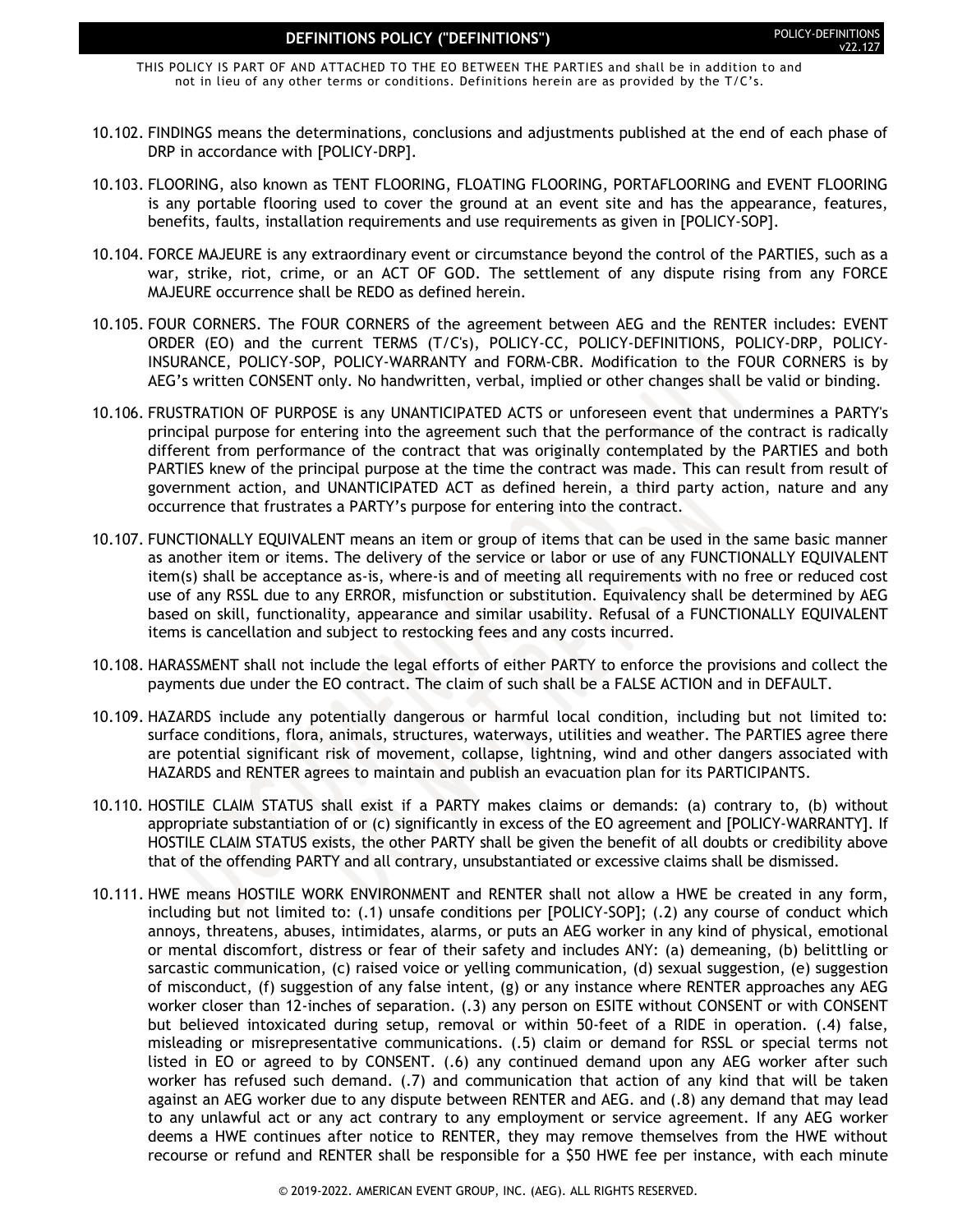THIS POLICY IS PART OF AND ATTACHED TO THE EO BETWEEN THE PARTIES and shall be in addition to and not in lieu of any other terms or conditions. Definitions herein are as provided by the T/C's.

being a separate instance, and for emergency call-out costs to complete any remaining work required. RENTER affirms that as a condition of the agreement regardless of reason or justification, no HWE shall occur by RENTER or anyone representing or associated with RENTER.

- 10.112. ICS means independent contractor services for which AEG acts only as RENTER's agent in securing and for which AEG has no other responsibility and provides no warranty. ICS is contracted, services imitated from and performed from the location of EO preparation designated in the EOS.
- 10.113. IMAGINEERING shall mean one's imagination, thoughts, desires, beliefs, confidence (or loss of confidence), personal design, ideas and engineering of how RSSL should or will function, be delivered, provided, utilized or look when installed or used. The PARTIES understand that such may be mostly fantasy, unrealistic and not applicable in the real world. All PARTIES agree that no other PARTY shall have responsibility for another's IMAGINEERING nor shall there be any recourse for one's IMAGINEERING being unfulfilled. Only actual inventory shall be available for use and DUE DILIGENCE is required by RENTER to assure their IMAGINEERING is reasonable, practical and obtainable based on actual inventory and services available. The RENTER shall be solely responsible for the grade of equipment ordered and for their full understanding of what that grade is, means and results in.

Example: RENTER imagines the grade B tent they have ordered is nearly new, without blemish, age or discoloration when this is describes a grade A tent and costs 50%-100% more than grade B.

Example: RENTER, without ever having set a commercial tent themselves, imagines services will be provided faster or with an unrealistic efficiency so they can access equipment before the contracted equipment turnover time.

Example: RENTER imagines changes to the contract, addition of equipment or lack of continual access are required by the contract will not impact the delivery or setup times.

- 10.114. INCLEMENT WEATHER is defined as any time weather conditions exist that have potential to cause harm, damage or disruption to the EVENT or the delivery, setup, removal and pickup of RENTALS. This shall include wind gust in excess of 20 MPH during setup or removal, wind in excess of the design 3-second windspeed rating for a tent, temperature below 32°F or greater than 100°F, when thunder or lightning is observed or heard, when heavy rain is present, when water has accumulated at ESITE or when any other potentially dangerous weather condition exists.
- 10.115. INDEMNIFIES AEG shall mean "Indemnity, Defend and Hold Harmless" and obligates RENTER to pay for all costs, injuries or damages related to RENTALS, for any lawsuits that may be filed by RENTER, third parties or others for any reason and further requires RENTER hire an attorney for AEG to litigate such lawsuits.
- 10.116. INSPIRE shall mean a PARTY's direct or indirect causing of any action for that PARTY's benefit or support that is or may lead to DEFAULT without that PARTY taking immediate, effective and complete corrective action to assure no DEFAULT occurs or remains.
- 10.117. INSURANCE shall at the minimums and terms defined in POLICY-INSURANCE. RENTER is responsible for exclusions and deductibles. RENTER is exclusively responsible for all claims related in any way to RSSL use with AEG indemnified against all claims. RENTER is solely responsible for liabilities, costs and damages incurred as a result of their event or RENTALS.
- 10.118. INDST is Industry Standard.
- 10.119. IN-SERVICE TIME or IST is in-service time and is anytime RSSL is used or available for use.
- 10.120. LABOR SHORTAGE means the unavailability of the labor or workers necessary to complete a task for any reason. LABOR is provided on a BEST EFFORTS basis. Should LABOR be unavailable for any reason, AEG's sole liability shall be refund of only the fees paid by RENTER for that portion of labor not available.
- 10.121. LABOR COSTS and LABOR TOTAL are the total for tasks to be performed and is the sum of the labor portion of the individual line items of the EO. If any line item shows a zero (\$0) labor total, no service or labor is provided for that item regardless of any other indications. No labor shall be provided free of charge or included in RENTALS or DELIVERY. All laborers working event either for AEG, a contractor or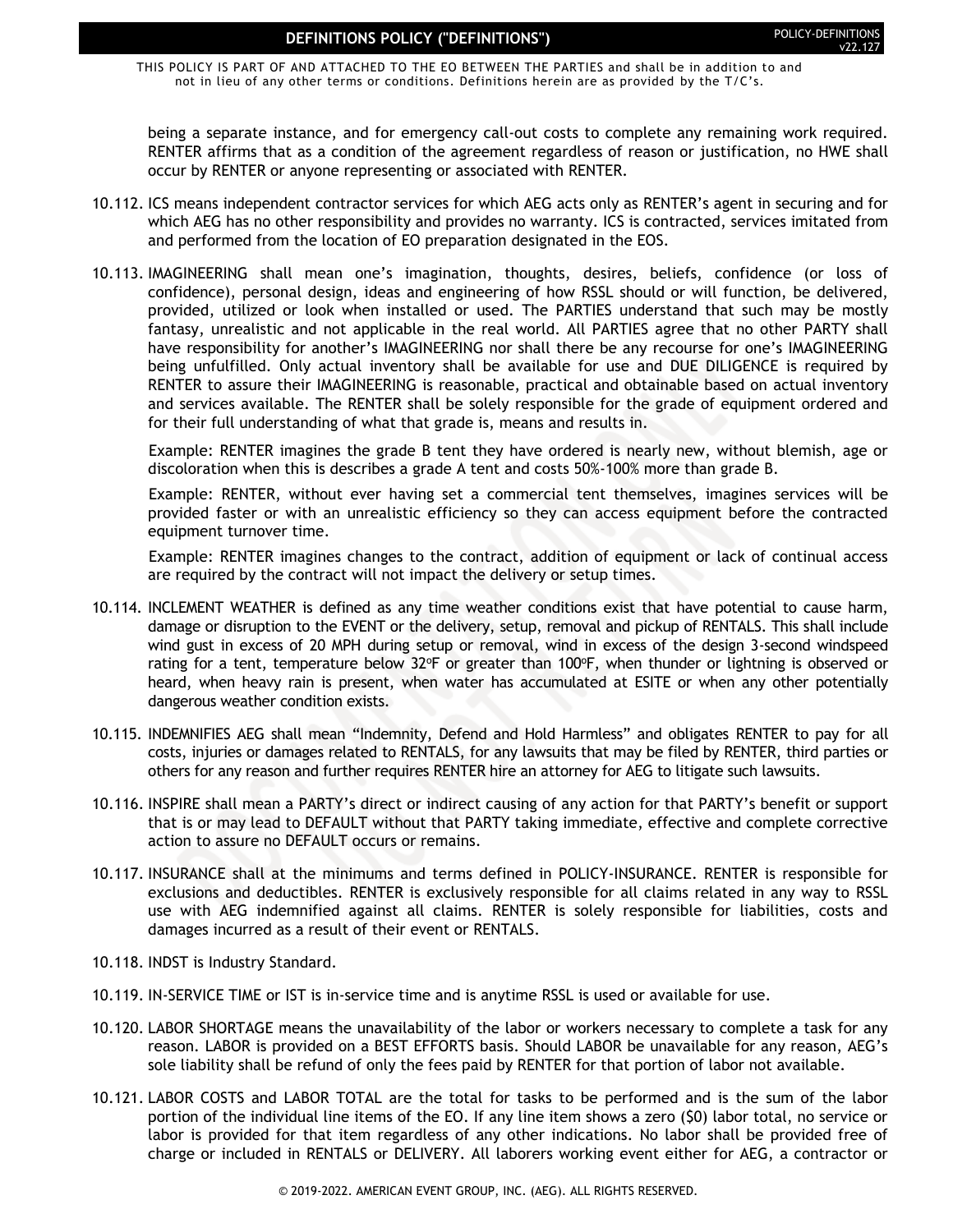THIS POLICY IS PART OF AND ATTACHED TO THE EO BETWEEN THE PARTIES and shall be in addition to and not in lieu of any other terms or conditions. Definitions herein are as provided by the T/C's.

RENTER must be paid for their services directly or indirectly by RENTER. RENTALS, LABOR, SERVICES, DELIVERY and OTHER costs are separate and distinct from each other and ERRORS in one shall have no impact upon the other(s).

- 10.122. LATE FEES apply as follows: (a) to UNAVAILABLE FUNDS, a fee of \$35 per occurrence; (b) to late payments, a collection fee of \$35 per month and a late payment fee of 18% per year (1.5% per month) of the overdue balance; and (c) all collection costs and bank fees incurred. Payments made by UNAVAILABLE FUNDS are the same as payment never having occurred.
- 10.123. LEASE TIME is all time any RSSL is in RENTER's control or on ESITE including from delivery to retrieval.
- 10.124. LEGAL@AMEREVENT.COM shall be the email used for legal notices, deficiency notices, default notices and other notices as given in the EO. The PARTIES agree no attorney shall using this email address and no person or entity using it shall be deemed or claimed to be practicing law. However such person may recite the terms, costs, fees, definitions, meanings and purposes of the EO and its attached POLICIES as agreed to by AEG and in no instance shall such be claimed to be the giving of legal advice. Claims contrary to this definition shall be in default.
- 10.125. LOSS and LOSSES mean: (a) the theft, abandonment, inadvertent misplacement or any failure by RENTER to return AEG property as solely determined by AEG. (b) any unexpected cost incurred by any PARTY. and (c) any PARTIES' failure to gain, obtain or utilize RSSL. In any dispute over the amount or type of LOSS incurred, AEG shall dominate in determinations.
- 10.126. LOSS OF USE means any otherwise unreimbursed, uncompensated or unadjusted amount paid due to ERRORS, OOS or other unavailability of RSSL for which AEG is responsible as provided in the EO. RENTER's decision to cancel, postpone or not to use any RSSL delivered or any error in contracting or ordering the correct RSSL shall not be considered. LOSS OF USE is determined by the following: cost paid times percentage of use received (within 10%) less ZERO BASIS and any refund given with ERROR OFFSETS not deducted. LOSS OF USE shall be adjusted by ECREDIT only.
- 10.127. MAINTAIN means the RENTER shall perform all periodic tasks required for continuing safe operation and use of RENTALS, including but not limited to: refueling, maintaining oil levels, tightening tent straps, reattaching detached items and any other tasks given in [POLICY-SOP]. MAINTAIN does not mean repair of any broken or misfunctioning item or electrical component without first receiving CONSENT.
- 10.128. MEETING shall mean any in-person discussion by AEG and RENTER that has not been paid for in advance by RENTER and the occurrence or failure of such shall have no warranty or bearing on any contracted RSSL except has provided in [POLICY-CC] and payment of the current addition or cancellation costs.
- 10.129. MECHANICAL RIDES are motor driven conveyances such as carnival rides, Ferris wheels, carrousels, mechanical bulls, tracked and trackless trains and people movers. Devices that are simply motorized blower inflated or not a continually motor driven conveyance, such as bounce houses, inflatables, rockwalls and euro-bungees are typically not considered mechanical rides.
- 10.130. MEDIA LICENSE: RENTER expressly grants and assigns AEG: (1) unconditional right to (1a) "Use of Likeness", (1b) "Photo Release", (1c) license to "Right of Publicity"; (2) the unconditional right to use the following even when COPYRIGHT REGISTERED: (2a) publications, (2b) photographs, (2c) logos, (2d) CONVERSATIONS in any form and (2e) materials or recordings of any form as such may be applied to or used in any PARTY's advertising and marketing provided it in no way violates the "TRADE SECRETS" and "NON-DISPARAGEMENT" conditions of the agreement; (3) all copyrights and intellectual rights to AEG for all items given in this paragraph with respect only to this contract with RENTER and AGENTS of RENTER retaining none. Further RENTER expressly agrees that RENTER and any AGENT of RENTER will not record, retain the image of, communicate, publish or otherwise keep, record or transmit any item covered in this paragraph including electronic, telephone or verbal conversations without CONSENT.
- 10.131. MINIMUMS are the minimum values assigned by AEG to a contract that must be met by RENTER before a contract can be confirmed or an ECREDIT applied. AEG may assign and modify minimums at any time. MINIMUMS shall apply to DELIVERY, type of client, to category of equipment and to other categories AEG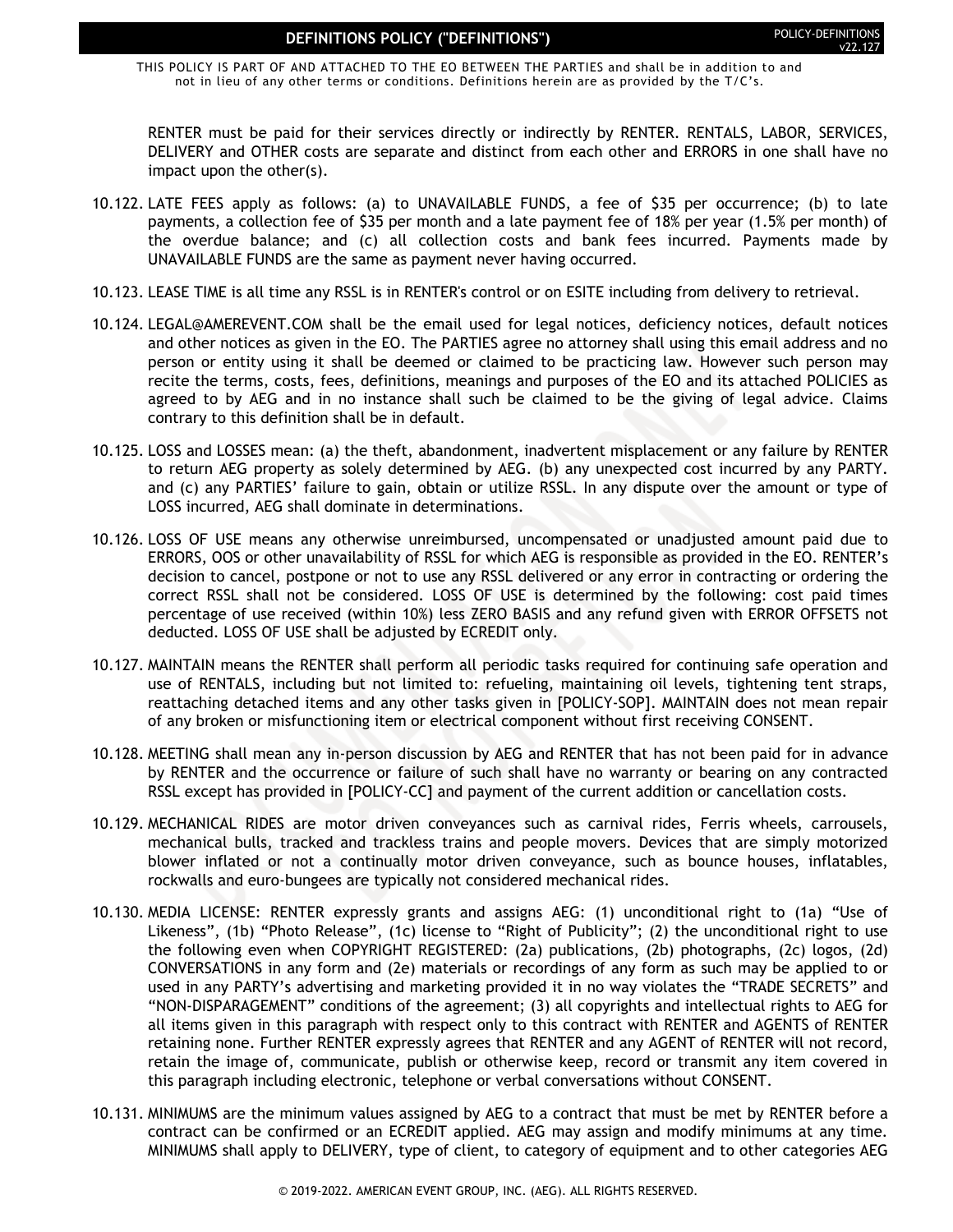THIS POLICY IS PART OF AND ATTACHED TO THE EO BETWEEN THE PARTIES and shall be in addition to and not in lieu of any other terms or conditions. Definitions herein are as provided by the T/C's.

deems needed. The minimum must be met AFTER application of any discount or credit or the discount or credit adjusted (decreased) until the minimum is met.

- 10.132. MRSCP means AEG's mechanical rides (liability) self-coverage plan as given in [POLICY-INSURANCE].
- 10.133. NDA means NON-DISCLOSURE AGREEMENT as given in the TERMS AND CONDITIONS.
- 10.134. NEGLIGENCE. For the purpose of the EO, NEGLIGENCE shall mean the failure to exercise appropriate care to prevent and mitigate damage to PROPERTY that a reasonable or prudent person would do in the circumstances, or taking action which such a reasonable person would not take in the circumstances. No claim of NEGLIGENCE shall be valid without the written OSAS of a QEVAL.
- 10.135. NCOM is any negative, public communication regarding AEG, STAFF, EO or EVENT by any method, process or media by RENTER or anyone acting on RENTER's behalf without CONSENT.
- 10.136. NCOM COMPENSATION includes the default fee of \$100 per day per incidence of default and the defaulting PARTY paying all damages, attorney, legal and court costs of both PARTIES.
- 10.137. NON-FIXED OFFSETS are all OFFSETS, discounts or adjustments shown on the OFFSETS line of the EO. NON-FIXED OFFSETS may be lost in case of DEFAULT. Any discounts or adjustments given as an ECREDIT, DRP determination, OFFER IN SETTLEMENT or court order shall be FIXED OFFSETS.
- 10.138. NOTICE means any communication between the PARTIES required by the EO or deemed necessary for the execution, clarification, change or enforcement of the EO. All NOTICE shall be in writing and any other NOTICE shall not be binding or deemed delivered except by CONSENT.

NOTICE to AEG shall be exclusively as follows:

- 10.138.1. concerning event emergencies, shortages, breakdowns, weather and service issues shall be emailed to [defnotice@amerevent.com](mailto:defnotice@amerevent.com) or to AEG's primary fax: (888) 849-2882 (PFAX).
- 10.138.2. concerning equipment delivery or pick-up shall be emailed to the AEG warehouse serving EO as listed on the EO confirmation, confirmation email or EO. Or
- 10.138.3. concerning contracts (submissions, confirmations, terms, questions, definitions, modifications, changes, postponements, cancellations, financial requirements or forms and all other) shall be emailed to [contracts@amerevent.com](mailto:contracts@amerevent.com) or faxed to PFAX with the words "CONTRACT NOTICE" in the subject line. Or
- 10.138.4. concerning invoiced items shall be emailed to [accounting@amerevent.com](mailto:accounting@amerevent.com) with the words "INVOICE QUESTION" in the subject line. Or
- 10.138.5. concerning dispute or any other purpose shall be emailed to [admin@amerevent.com.](mailto:admin@amerevent.com)
- NOTICE to any other PARTY shall be:
- 10.138.6. NOTICE to any other PARTY shall be to the RENTER EMAIL or RENTER AGENT email as listed in the EO, except when NOTICE has been given of attorney representation then NOTICE may be sent to said attorney instead.

All PARTIES shall affirm receipt of any NOTICE immediately. There shall be no attempt to hide or infer non-receipt of any NOTICE and such shall be in DEFAULT. No PARTY, RENTER AGENT, attorney or AGENT of a PARTY may change or alter the requirements of this definition except by CONSENT. No PARTY shall demand the communication or NOTICE of another PARTY be to or through their attorney, representative or other proxy. American Bar Association (ABA) Rule 4.2 [4] "...Parties to a matter may communicate directly with each other..." shall be enforced. however, a PARTY's attorney may participate in any communication provided ABA rules are followed.

10.139. OBSCTACLE shall mean any condition or object that interferes with, hinders or delays the installation or removal of RSSL. This includes: all barriers; barricades; steps, stairs and elevators; overhead and underground utilities, obstructions and other objects or conditions; soil, ground and surface conditions;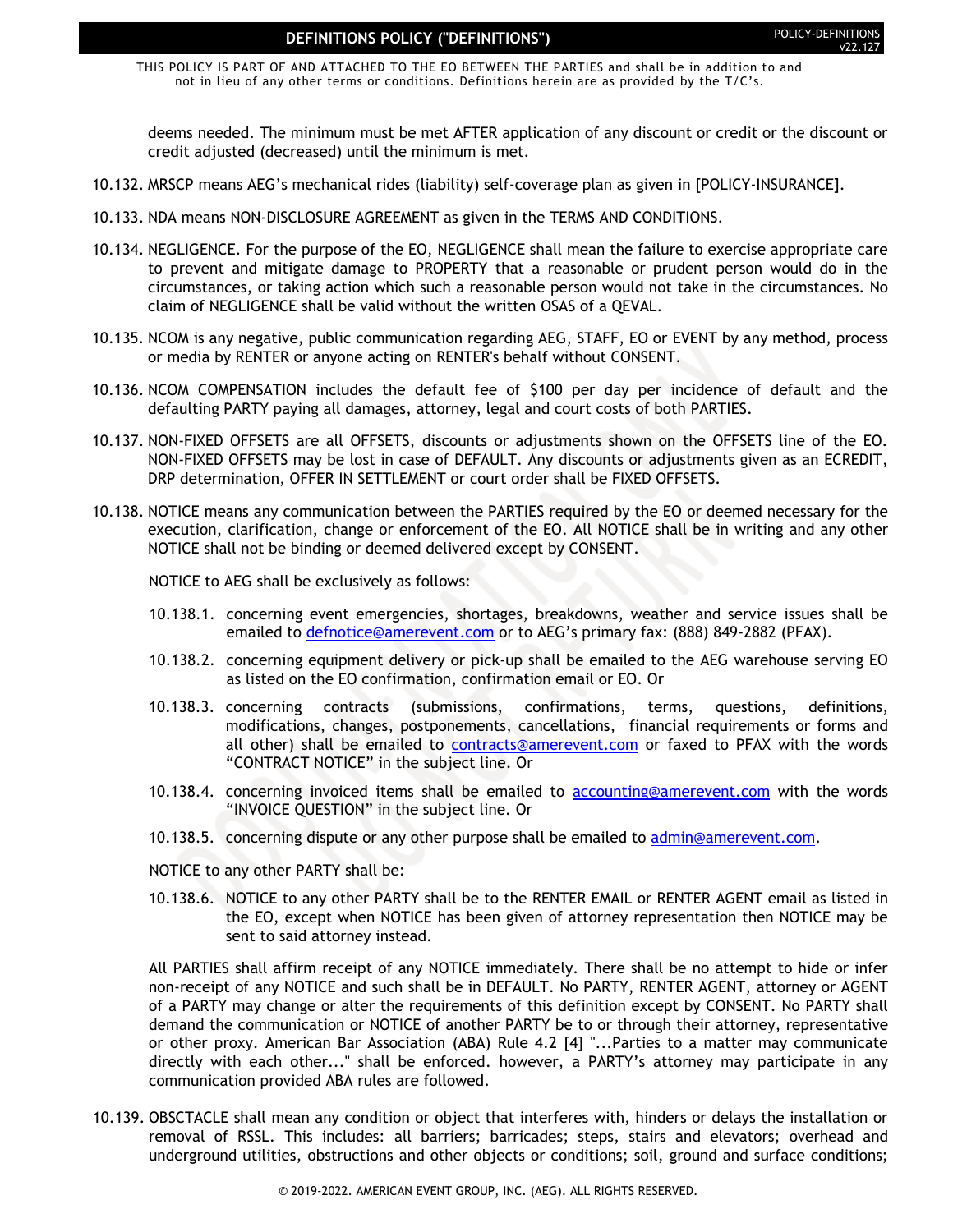THIS POLICY IS PART OF AND ATTACHED TO THE EO BETWEEN THE PARTIES and shall be in addition to and not in lieu of any other terms or conditions. Definitions herein are as provided by the T/C's.

utility availability for use; walls, fences, plants and any other direct path inhibitors; lack of EXCLUSION ZONE; lack of parking, roadways and unpaved roadways or potholes; excavations; lack of parking; lack of SITEMAP or corner marking when required; any all other interferences.

- 10.140. OCCURRENCE means the date and time an issue or incident occurred or was first noticed. In the case of any item in dispute it shall mean the date and time the cause of the dispute occurred or in case of dispute of any RSSL, the time and date of delivery of the RSSL or of the action causing the damage or loss leading to the dispute, whichever is later.
- 10.141. OFFER IN SETTLEMENT is any offer given by one PARTY to another with monetary consideration of \$1 or more to settle any dispute between the PARTIES. The PARTIES agree if the other party accepts the offer by taking the monetary consideration (or cashing a check or similar banking instrument) the dispute and any other arising from the same matter or incident shall be fully settled with no other consideration or recourse available. All legal, court and other costs incurred by the PARTY issuing the OFFER IN SETTLEMENT incurred from the continuation of any dispute that that occurs after acceptance of the monetary consideration by the other PARTY shall be borne and paid entirely by the OTHER PARTY.means ERRORS OFFSETS and is as defined above.
- 10.142. OFFSET (or OFFSETS) is a discretionary adjustment given by AEG to RENTER provided specified conditions are continually met and if not may be removed by AEG at its sole determination and discretion OFFSETS may include free items, grants, sponsorships, rental reductions and any other cost reduction from standard pricing and are for the primary purpose of providing an upfront, before occurrence offset to any ERRORS or claims that may occur on a contract. OFFSETS shall be deducted first when determining a cost basis in any claim or dispute before any other adjustment is available. The value of any OFFSET given may be applied to any RENTAL or SERVICE as an adjustment without limitation. Either PARTY may remove item(s) equal to the value of the ERROR OFFSET given without adjustment to the contract cost other than the OFFSET amount decreasing.
	- 10.142.1. OFFSETS are at AEG's discretion, are voluntarily and are not a binding inclusion of the EO. AEG may increase or decrease OFFSETS by REVISION. All contract and payment terms must be continually met to receive OFFSETS. OFFSETS are void and the benefit of such cancelled with the resulting additional cost paid by RENTER if: (a) DEFAULT occurs, (b) any FALSE ACTION occurs, (c) any lateness in payment occurs or (d) RENTER makes a demand for additional services or change in times not supported by approved contract REVISION or for adjustment or addition contrary to the confirmed contract.
- 10.143. OOS means out of service, unavailable for service or out of stock, and includes all RSSL.
- 10.144. OSA means onsite safety assessment and equipment evaluation and is written documentation by a QEVAL present ONSITE at the time of an incident, issue or failure or if not present by review of affidavit and recordings of person(s) present, competent and knowledgeable in the matter at hand.
- 10.145. OSL means another's PROPERTY, SERVICE, LABOR, FEE or COST.
- 10.146. OT means overtime and includes all hours from 10PM to 8AM, on Sunday or on a national holiday.
- 10.147. PAC means PROGRAM ADJUSTMENT CREDIT and can be issued by the CORPADMIN or as a result of DRP findings. A PAC expires 15-months after the event date of the EVENT for which it is given and must be used before that date or is lost and of no residual value. The order minimum for both type of event and delivery mileage must be met BEFORE a PAC can be applied. A PAC is not divisible and can only be used one event and any unapplied PAC balance then expires, is lost and has no residual value.
- 10.148. PAR shall mean the same as and be replaced by DRP.
- 10.149. PARTICIPANT is any person attending EVENT or using RSSL. RENTER is solely responsible for PARTICIPANTS and any losses, injuries, damages or liabilities to or by a PARTICIPANT. Use of any RSSL is solely at RENTER's or PARTICIPANT's risk, liability, expense or cost of remedy.
- 10.150. PARTY (PARTIES). The following persons and entities as named in the EO and no others are a PARTY to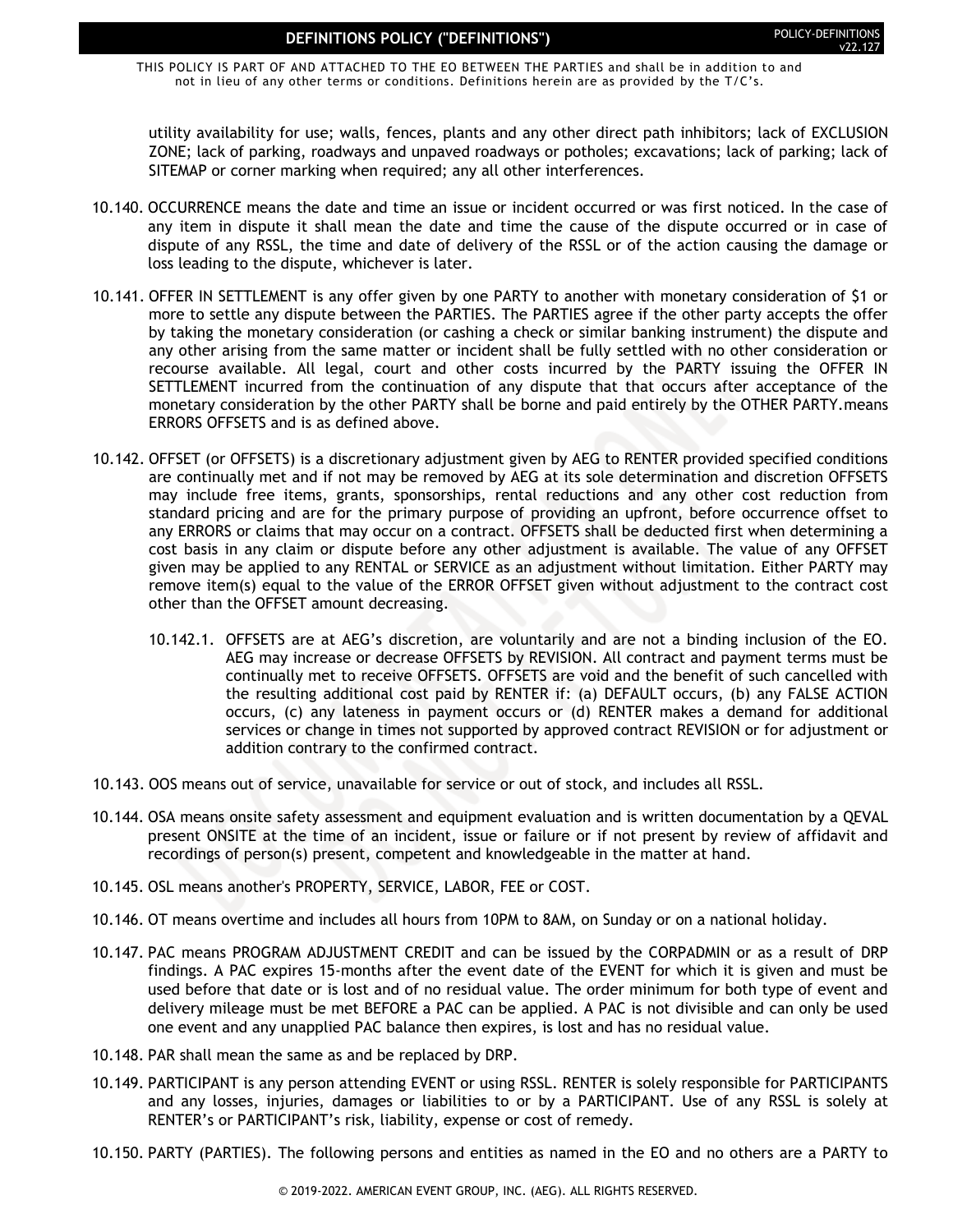THIS POLICY IS PART OF AND ATTACHED TO THE EO BETWEEN THE PARTIES and shall be in addition to and not in lieu of any other terms or conditions. Definitions herein are as provided by the T/C's.

the EO: the RENTER, the SIGNOR, AEG and their successors.

- 10.151. PAVEMENT means all surfaces, floors or access ways related to EVENT and to all surfaces upon which RSSL is set or used or into which any anchors are driven to attaching RSSL to a surface.
- 10.152. PAVEMENT REPAIRS or PAVEMENT PATCHING means a simple, basic, nominal repair to PAVEMENT only to the point of returning the item to usability and not to as was or new condition, as determined solely by AEG. This is done with readily available materials useable by nominally untrained persons (i.e.: cold patch) to cover and seal pavement penetrations. More significant repairs beyond that AEG's may at its option agree to perform are at RENTER's sole responsibility and expense. AEG is not responsible for meeting any desired repair or requirement determined by or imposed by RENTER.
- 10.153. POLICIES are binding attachments to the EO consisting of POLICY-CC, POLICY-DEFINITIONS, POLICY-DRP, POLICY-INSURANCE, POLICY-SOP, POLICY-WARRANTY and POLICY-CBR. The PARTIES affirm the POLICES are reviewed, attached and binding hereto and integral to the FOUR CORNERS of the EO agreement and agree all are available anytime as enlargeable pdf files at: [http://terms.amerevent.com.](http://terms.amerevent.com/)
- 10.154. POLICY-PAR is also known as POLICY-DRP and both are the same policy.
- 10.155. POSTPONE/POSTPONEMENT is the intentional delay of contract performance due to EMERGENCY BASIS. Any PARTY may POSTPONE an event contract, if by RENTER by submission of signed FORM-CCP/FORM-CC from [POLICY-CC]/[POLICY-CCP] or if by AEG by NOTICE and contract REVISION. A POSTPONED EVENT shall incur all costs for the new date of event and shall be paid upon occurrence or notice. A POSTPONED event that does not occur is not refundable, however, may be postponed again only by CONSENT and payment of a 20% fee (20% of the event order total listed on the latest contract revision). If no CONSENT is given the cancellation fee applicable to the original event contract date applies and is 100% if that date has past. All terms of [POLICY-CC] shall apply to POSTPONEMENT. POSTPONEMENT does not change or extend payment dates from that of the original EO contract.
- 10.156. POWER shall mean RENTER's provision of all electrical power required for the EVENT by use of the local UTILITY company power grid. POWER shall be provided such that 1.5 times the standard run power requirements of all attached devices and equipment is available. All power must be continuously grounded. If 12-guage with ground, no extension cord over 100-ft long may be used or if 14-guage with ground, no extension cord over 50-ft long may be used. Longer runs, if required, must be by AEG approved 240-VAC power distribution cables and boxes. Non-AEG generators may not be used unless approved by CONSENT of the AEG CA and documented in the AAP section of the contract. If a generator power source is provided: (1) it must be grounded and meet all local codes, (2) a minimum 7.5 KW of available continuous output is required per ride if rides are to be powered or 2 times the standard run power of all items connected (regardless of use); (3) RENTER shall assure all take-off connectors, splitters and cordage is provided so that the generators full power can be utilized by the devices and equipment so powered.
- 10.157. PRODOCS means AEG's delivery, retrieval, staff statements and event DOCUMENTS.
- 10.158. PROJECT DURATION includes all time required for event site preparation, RSSL installation, the event itself, RSSL removal and leaving event site, plus reasonable amounts of additional time for weather and other delays of any kind. For event orders under \$2000 this shall include at a minimum two days before and two days after the EVENT DATE, with one day added when an event order reaches \$5000 and with one additional day for each \$5000 thereafter. In addition, for every three days so determined, one day shall be added for weather delays. PROJECT DURATION shall only be limited by CONSENT and payment of costs for any additional RSSL then required as determined by AEG.
- 10.159. PROPERTY is all AEG assets, whether tangible or intangible assets, owned, leased, rented or borrowed.
- 10.160. PSL means RSSL and is as defined herein under RSSL.
- 10.161. QEVAL means qualified evaluator and shall be either: (1) AEG's onsite manager or lead onsite operator,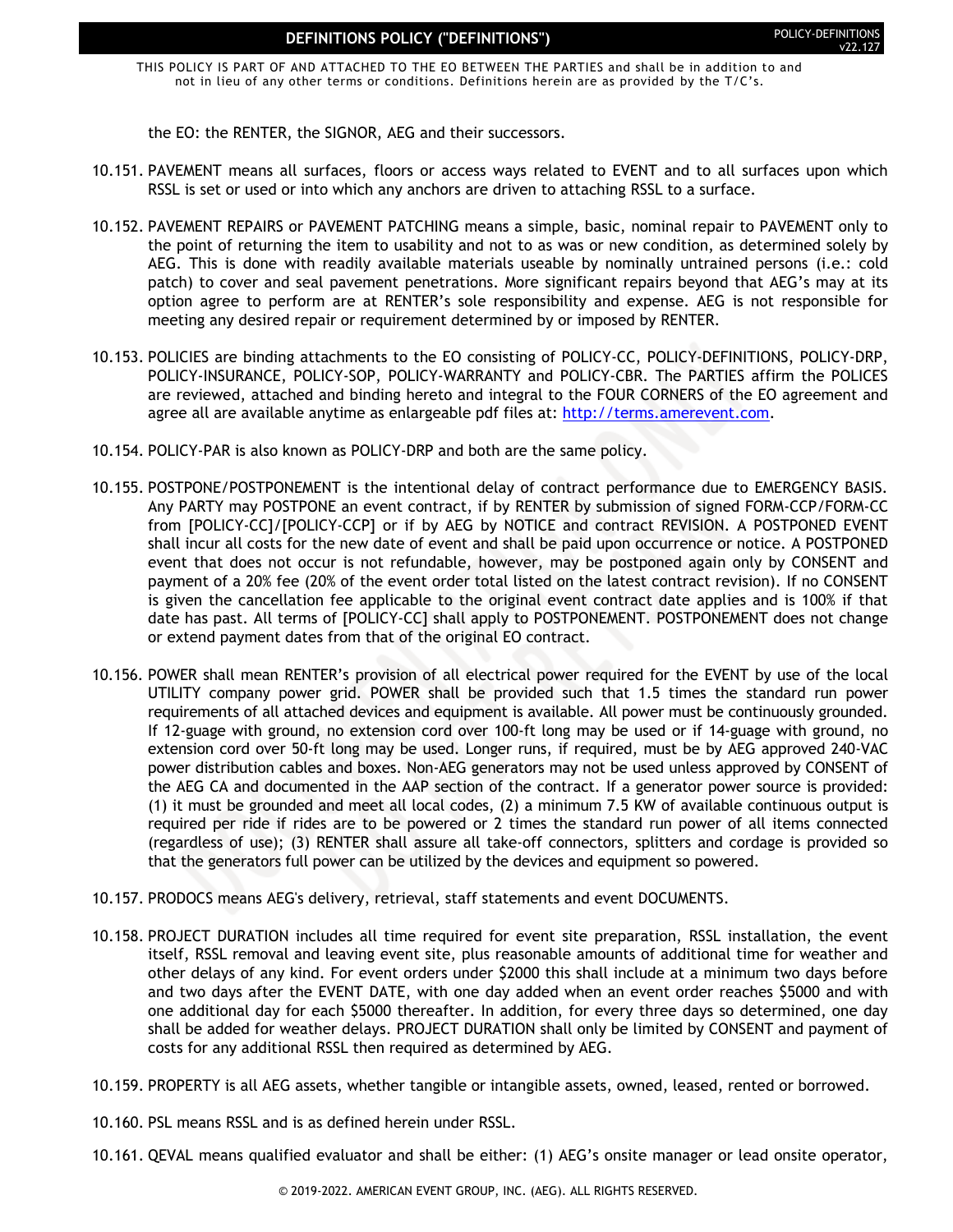THIS POLICY IS PART OF AND ATTACHED TO THE EO BETWEEN THE PARTIES and shall be in addition to and not in lieu of any other terms or conditions. Definitions herein are as provided by the T/C's.

(2) a licensed state inspector who is onsite, or (3) a licensed professional engineer who is onsite. The OSA and evaluation of an onsite QEVAL shall dominate over all others and no third party, verbal or hearsay determinations shall be valid.

- 10.162. QUALIFIED WORKER means a laborer provided by RENTER by CONSENT who is continually present at the immediate work location and suitable, willing and able to perform the tasks needed for the entire periods of work, without regard to number of days or number of hours per day. To be suitable the worker must be able to lift 75-lbs overhead regularly, able to follow direction without risk to self or others, is insured for all risk of injury or liability, work 10 hour periods without regard to temperature or weather and perform tasks immediately without delay, question or attempt at directing the work effort. A QUALIFIED WORKER may not consume any intoxicating substance from 4-hours before beginning work until after the completion of all tasks. QUALIFIED WORKERs are in the service of RENTER exclusively and RENTER is solely responsible for their performance, availability and errors. An un-QUALIFIED worker may be released at any time and a QUALIFIED WORKER may be released at the AEG onsite lead's discretion whenever it is determined the worker's performance is not beneficial and in either case such does not release RENTER from financial responsibility for any labor so lost. Payments, OFFSETS, adjustments or any other compensation given to or for QUALIFIED WORKER labor that is not delivered or completed for any reason, including AEG release, shall be reimbursed or returned by RENTER to AEG at AEG's sole determination. The PARTIES agree that any form of compensation received by RENTER for QUALIFIED WORKER labor is an advance payment that must be reimbursed or returned when labor is not fully provided for any reason.
- 10.163. QUALITY shall mean a RENTAL item's standards, condition, age, in-service times or other appearance or performance considerations as given in [POLICY-SOP] with nothing else considered.
- 10.164. RECEIVER is the receiving report, also known as delivery confirmation. The RENTER agrees to sign RECEIVER immediately upon delivery and before any setup labor is expended. RENTER agrees to update RECEIVER with any ADDS, SPARES left at ESITE or ERRORS at or before completion of setup. AEG may update RECEIVER with ADDS and ERRORS as they occur or as they are found at retrieval. AEG shall inform RENTER immediately of ADDS and ERRORS if RENTER is present, else within 10-days after completion of event. RENTER agrees to pay all costs of ADDS, including SPARES used.
- 10.165. REDO means the re-performance of an EO, or portions thereof, at a later time or date and applies to any portion of an EO that is not completed within the terms and allowances of the EO due to EMERGENCY BASIS and UNANTICIPATED ACTS. In such instances, the RENTER is responsible for DELIVERY and any expended RSSL and AEG is responsible for all other RSSL. An eCredit event credit may be issued for an equivalent benefit upon CONSENT. No PARTY may demand any other form of compensation.
- 10.166. RELATIVE means any spouse or family member. A RELATIVE has no ability or authority to speak for the RENTER, SIGNOR or RENTER AGENT however a relative can be an AGENT of a PARTY.
- 10.167. RENTALS are any AEG PROPERTY hired by RENTER for the temporary use thereof with the understanding and agreement that all responsibilities and liabilities transfer (RLT) to RENTER upon delivery until return which is either upon arrival until pickup for WE-DELIVER or upon turnover at warehouse to RENTER for U-PICKUP until return to warehouse. It is understood the RENTAL PERIOD may be shorter that the RLT or LEASE time. At the end of LEASE TIME, RENTER must assure the immediately return RENTALS or pay 3X-DAYRATE for each additional day of use or part thereof. RENTALS, LABOR, SERVICES, DELIVERY and OTHER costs are separate and distinct from each other and ERRORS in one shall have no impact upon the other(s).
- 10.168. RENTAL END is the time RENTALS have been contracted to end.
- 10.169. RENTAL PERIOD is time between RENTAL START and RENTAL END time. No RSSL shall be warrantied or considered for ADJUSTMENT for issues or conditions occurring outside the RENTAL PERIOD and use of RSSL outside the RENTAL PERIOD is subject to additional rent.
- 10.170. RENTAL START TIME is the time contracted for installations to be complete and turned over to RENTER. It is also known as the EVENT START. The RENTER does not have right to use RENTALS before the RENTAL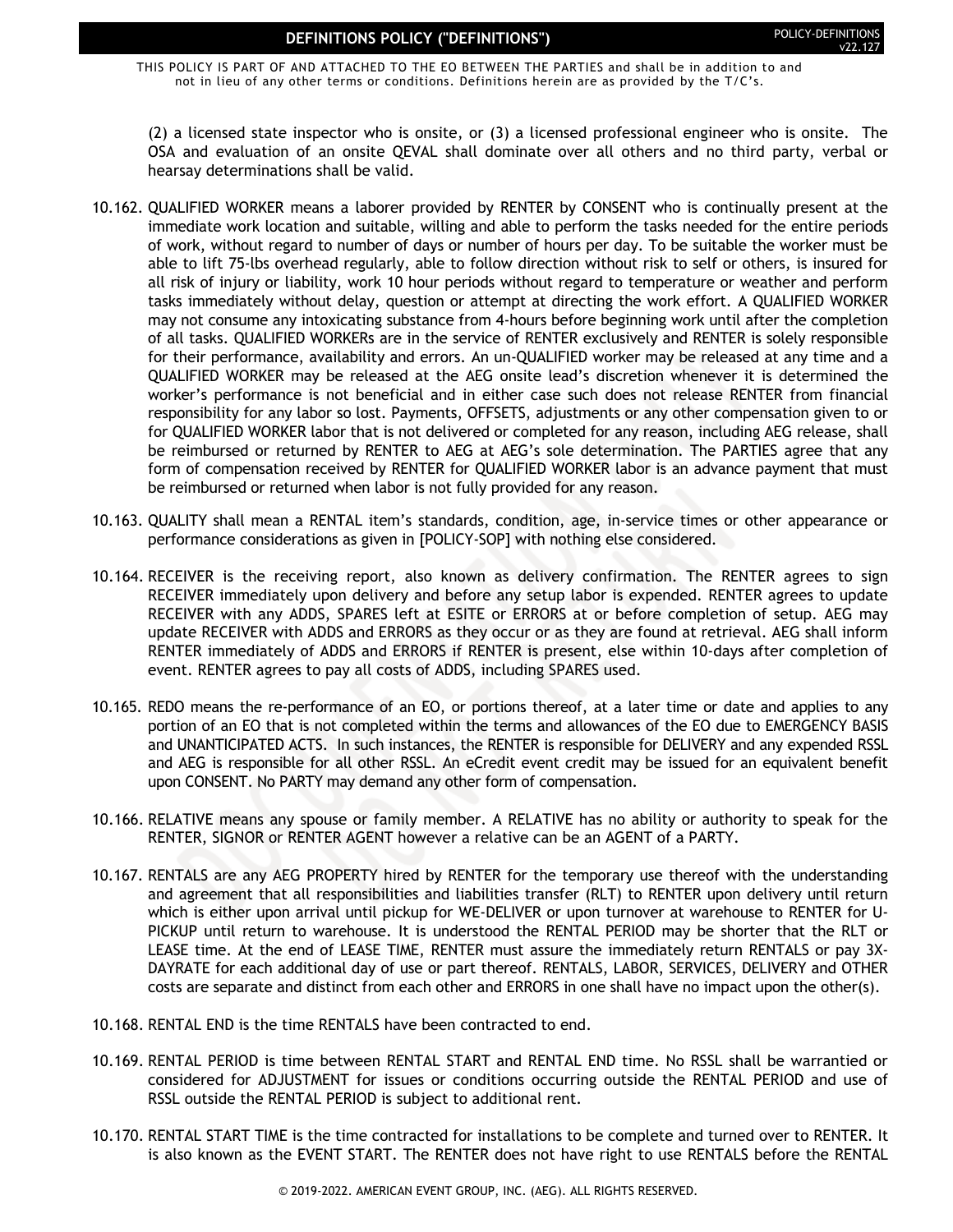THIS POLICY IS PART OF AND ATTACHED TO THE EO BETWEEN THE PARTIES and shall be in addition to and not in lieu of any other terms or conditions. Definitions herein are as provided by the T/C's.

START or after the paid rental period (same as EVENT TIME) and any such demand shall be in default. However, RENTER is responsible for RENTALS or RSSL for the RLT as defined herein.

- 10.171. RENTER AGENT. The RENTER AGENT is any person or entity that is outside of AEG and assigned by RENTER to act on RENTER's behalf. If not so assigned or not present on event site and the RENTER is also not present, RENTER AGENT shall be any employee or contractor hired by the VENUE or any person who represents they reasonably believe they are acting on RENTER's behalf and in RENTER's interest. If no other is available on event site, the PARTIES agree AEG's delivery supervisor shall act as RENTER AGENT. It is expressly understood and agreed that RENTER or RENTER AGENT shall be onsite to accept delivery of RSSL and sign receiving reports and if by RENTER AGENT, his/her decision(s) and any resulting ADDS, liabilities, losses or costs shall be fully binding upon RENTER. However, the RENTER AGENT may not dispute the contract on behalf of RENTER and shall make no comment on the fairness, suitability, expectation or result of said contract or the PSL contracted by RENTER. AEG may remove a RENTER AGENT upon notice and without reason or cause as AEG deems appropriate and all authority given the position shall then immediately cease.
- 10.172. REPORTABLE INCIDENT is any emergency, accident, theft, inclement weather, damage, break-down, delay, late arrival, no-show or any other incident that may impact any PARTY's costs, responsibilities or liabilities with regards to the EO agreement.
- 10.173. RESTOCKING FEE is a fee that shall apply to all RSSL and all other EO costs and is equivalent to a cancellation charge for termination of a contract before it is performed. Until the restocking fee is received by AEG, a contract is not cancelled regardless of notice and all contract costs remain payable.
- 10.174. RETAKE RENTALS means the PARTIES agree AEG has the express right to repossess RENTALS at any time without the need for first going to court upon any RENTER default and RENTER waives any claim of trespass, conversion (theft), breach of contract or associated property damage that may occur or result from such repossession. AEG agrees to limit retaking of rentals to: (1) DEFAULT and (2) its reasonable belief RENTALS are at risk of loss or damage or at risk of harm to ESITE, PARTICIPANTS or other persons or properties.
- 10.175. RETURN means the return of PROPERTY to AEG after use by RENTER in an undisputable manner. To be undisputable, the RETURN must be witnessed by both the RENTER and AEG and the return receipt signed. RENTER must have an on-site representative present to assure all items are returned and all items must be together and at the location of original delivery (no items may be left separate from others). RENTER is solely responsible for the return of all items and any items not returned at time of pick-up shall be returned by RENTER to the DWHSE will any costs paid by RENTER. The leaving of PROPERTY in an unsecure or unattended area shall be disputable and at the RENTER's sole risk of loss. Without a signed return receipt RENTER shall be liable for all loss, good intent not withstanding.
- 10.176. RETURN RECEIPT is an itemized and dated receipt signed by an AEG Supervisor, Manager or Director that is given to a RENTER upon RETURN of PROPERTY and is a required part of RENTER's DUE DILIGENCE.
- 10.177. REVISION is the re-writing or updating of the EO by request of either PARTY and delivery to the other by NOTICE with or without CONSENT. The EO and any changes uncontested by RENTER shall become binding and in full effect 48-hours after NOTICE except by CONSENT. CONSENT is not required, nor signature of any PARTY for REVISION. Either PARTY may reject the REVISION by NOTICE within the 48-hour period before the REVISION becomes binding. Further USE shall be absolute consent and acceptance as-is, where-is of a REVISION without adjustment except as shown in the revised EO or invoice and shall be without dispute, claim or contest possible. In case of revisions initiated by RENTER, RENTER shall complete and submit [FORM-CC] or [POLICY-CC] and shall pay any increased RSSL costs and be credited any decreased RSSL costs after cancellation fees are added and offsets removed. In case of revisions initiate by AEG, RENTER shall pay any increased RSSL costs and be credited any decreased RSSL costs after offsets are removed with no cancellation fees applicable.
- 10.178. RIDE is any inflatable or mechanical entertainment device.
- 10.179. RLT means responsibilities and liabilities transfer and means the RENTER is responsible for all loss, theft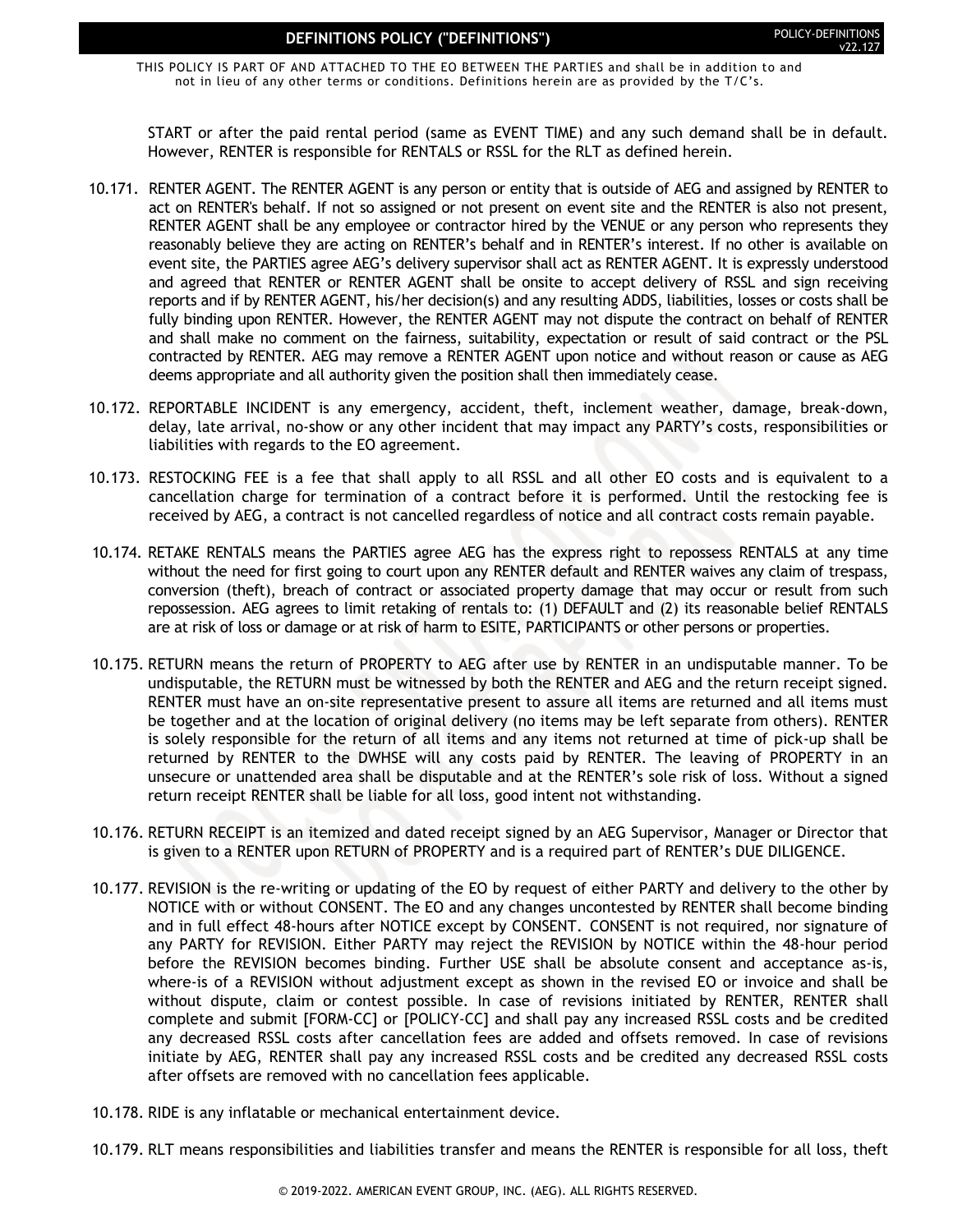THIS POLICY IS PART OF AND ATTACHED TO THE EO BETWEEN THE PARTIES and shall be in addition to and not in lieu of any other terms or conditions. Definitions herein are as provided by the T/C's.

or damage to RENTALS or RSSL from any cause, including weather, immediately upon delivery to event site if by WE-DELIVER or upon transfer to RENTER if by U-PICKUP.

- 10.180. RSSL means AEG's RENTALS, SALES, SERVICES or LABOR. RENTALS is as defined herein under RENTALS and under PROPERTY, with all terms and conditions of both being applicable. SALES includes any asset sold by AEG to a purchaser. SERVICES is as defined herein under SERVICES and LABOR includes all delivery, work, services and labor provided or to be provided to RENTER by AEG or through AEG as RENTER's agent. RENTER expressly accepts all risk of harm, damage or loss from: (1) use, misuse or any failure of RSSL including delivery, breakdown, labor shortage or any other unavailability; (2) ERRORS; (3) HAZARDS including weather; and (4) any indirect effects of such. RENTER waives all claims and INDEMNIFIES AEG against any liability, loss or cost of such including incidental and consequential damages. SERVICE and LABOR once provided in good faith are fully earned and payable by RENTER regardless of any ERRORS or failures of RSSL, DELIVERY or EVENT. Only the RSSL modified, substituted or otherwise changed by contract revision shall be the RSSL subject to POLICY-WARRANTY or any claim and not the RSSL replaced. RSSL loaded for delivery shall be cancellable by submission of Form-CC or with 100% cancellation fee without regard to actual use. The failure, loss of use or dispute of any line item of RSSL shall have no impact upon any other line item and all other line items remain fully earned and payable. In no instance shall any RSSL delivered or used be adjustable due to dispute against another line item regardless of connection or reason. Equipment, rentals, property, services and labor provided by RENTER or by others for any reason shall be solely at the expense, cost and liability of RENTER.
- 10.181. SAE shall mean "services already expended" and include any service, labor, purchase, rental or any other cost already incurred by AEG in the performance of a confirmed contract at the time of any action such as postponement, cancellation, substitution or other.
- 10.182. SERVICES shall be defined as any action of helping or doing work for the benefit of completion of the EO. RENTER shall solely be responsible for any cost of all services without regard to who renders or for what purpose. Fees for SERVICES shall not be refundable or reducible once contracted. Performance of SERVICES delayed, blocked or hindered by any factor on ESITE shall become the sole responsibility of RENTER. Any additional services required for any reason, including resetting or redoing of RSSL shall be paid by RENTER.

*ONE EXAMPLE: RENTER has paid for table and chair setup, but upon delivery no SITEMAP has been provided for setup locating. Setup crew will offload equipment using THEIR best judgement. The event site staff later positions equipment and completes set up. RENTER cannot receive an adjustment for labor charges paid and is also responsible for the event site staff labor charges (if any).*

- 10.183. SERVWAR means service warranty as defined in [POLICY-WARRANTY].
- 10.184. SIGNOR is individual signing EO. If different from the RENTER named on the EO, SIGNOR is additionally responsible corporately and personally for all contract terms, requirements and costs.
- 10.185. SITEMAP. The SITEMAP is a detailed map of the ESITE that is prepared by RENTER and delivered to AEG at least 10-days prior to EDATE and shall show at a minimum: (1) the Event ID#, (2) the full Event site address, (3) the day of event contact name and contact phone number, (4) the dimensions of the event site space where setup will occur, (5) clear indication of all site preparation completed such that the requirements of [POLICY-SOP] have been met, (6) clear location of all utilities, roadways, pathways, devices and structures including buried, surface and overhead that may potentially impact, be needed or be damaged by event, RSSL installation, use or removal or in any way by PARTICIPANTS, (7) clear and complete showing of all local regulatory requirements such as required tie-downs, anchoring, fencing, guards, covers, signage, reports, documentation and any other specifications required for approval of use, and (8) exactly WHERE and WHEN items are to be delivered, unloaded, placed, connected to utilities and reloaded. All location names, numbers and identities must be clearly and accurately indicated. RENTER shall verify all RSSL will fit available space. RENTER shall also identify the best delivery routes to, from and on ESITE and any road conditions, low clearances, tolls or barriers that may impact travel from the AEG warehouse serving event to and on the ESITE. RENTER shall review and verify all [POLICY-SOP] requirements are met for each line item on their EO, this includes assuring proper training, site preparation, utilities and all other needs. AEG has no responsibility for SITEMAP or contents and without its timely submission by RENTER, installations shall be BEST EFFORTS only and without warranty, as-is and not adjustable. SITEMAP shall be delivered by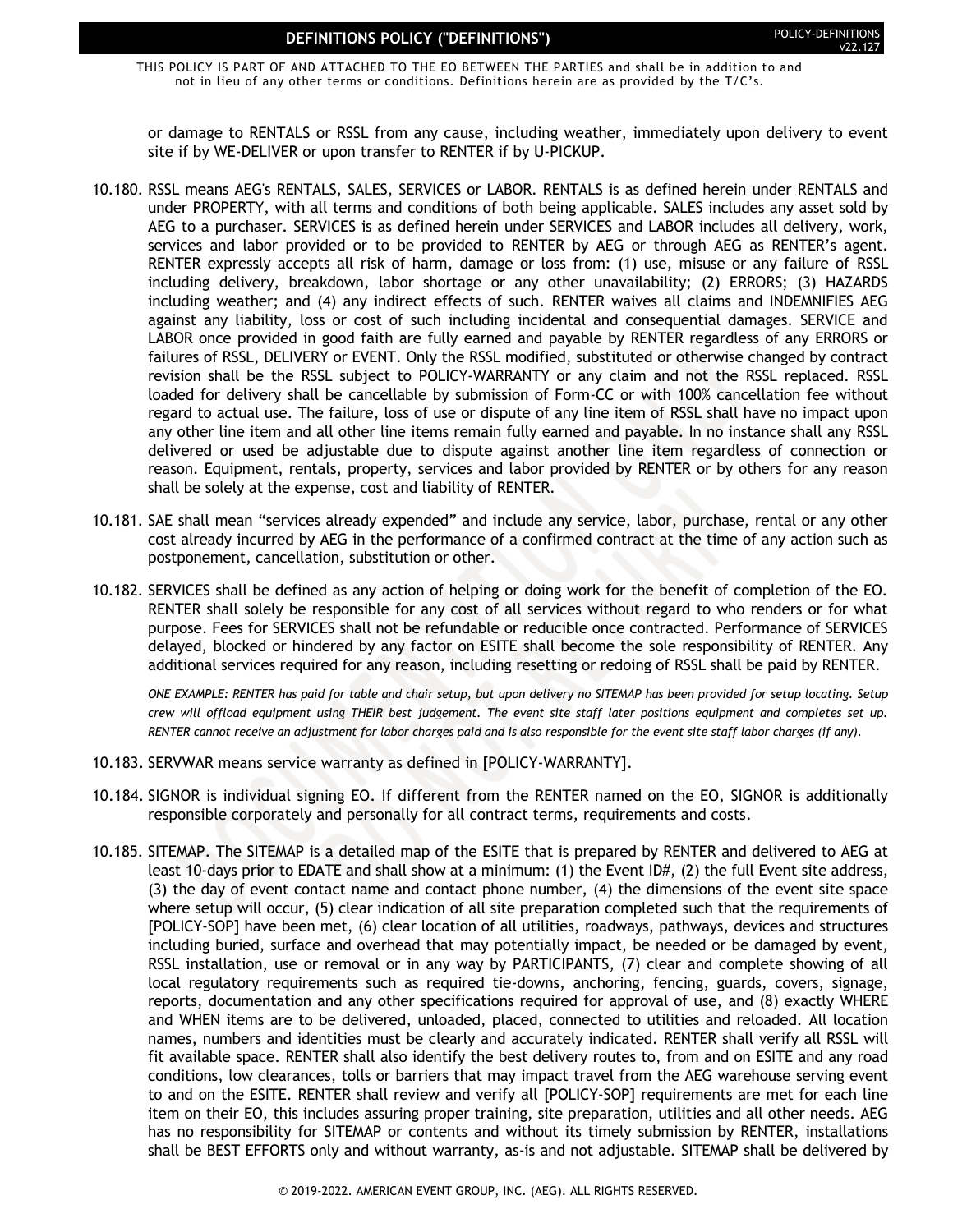THIS POLICY IS PART OF AND ATTACHED TO THE EO BETWEEN THE PARTIES and shall be in addition to and not in lieu of any other terms or conditions. Definitions herein are as provided by the T/C's.

email to [sitemap@amerevent.com.](mailto:sitemap@amerevent.com) RENTER shall assure they receive and keep the return receipt confirmation showing their SITEMAP has been received by AEG or shall resubmit until so confirmed. Should a SITEMAP not be provided, ETIME and all delivery time estimates shall change without notice, guarantee or recourse whatsoever for failed or late delivery or retrieval or for any other direct or indirect impact upon or damage to EVENT or ESITE. An accurate SITEMAP is extremely important.

- 10.185.1. AEG shall only be responsible for compliance with State licensing requirements and RENTER shall be responsible for compliance with all local licensing, inspection and permit requirements. Failure to provide such shall not be cause for adjustment or refund.
- 10.186. SITE CONTACT is RENTER, RENTER AGENT or a person designated by NOTICE to be physically present and available to the SITE MANAGER or SITE SUPERVISOR on ESITE from 1 hour before start of all setup until 1 hour after end of all setup to guide all installations and answer all questions the installation crew may have. SITE CONTACT shall have a copy of the SITEMAP for event and have full understanding of it.
- 10.187. SITE MANAGER is an AEG STAFF person whose purpose is to direct onsite STAFF and RENTER labor in the setup and use of RSSL. The PARTIES AGREE event equipment is highly similar and SITE MANAGER is not required to have used any piece equipment prior to ETIME, only to have used or understand the use of similar equipment so that EVENT can be setup, performed or operated. The SITE MANAGER shall be the sole provider of operating, safety, uptime and use information for the PARTIES as well as provide an interface between the RENTER and technical AEG STAFF in case of RSSL issues. The PARTIES AGREE, in case of dispute a SITE MANAGER's report shall dominate over all others including SITE SUPERVISOR. Any EO terms in conflict with this requirement shall be void.
- 10.188. SITE REVIEW is a pre-event evaluation of the EVENT SITE so RENTER can determine event needs, training and other important considerations for a successful event. In a SITE REVIEW a SITEMAP is created and a review of [POLICY-SOP] requirements is made. RENTER may contract AEG to prepare a SITE REVIEW however, RENTER is solely responsible for assuring all needs and requirements are known and provided for.
- 10.189. SITE SUPERVISOR is the AEG STAFF person whose purpose is to monitor an event and be the sole provider of operating, uptime, performance and use information for the PARTIES to assure compliance with [POLICY-SOP] and server as an interface between the RENTER and technical AEG STAFF in case of RSSL issues. In case of dispute the SITE SUPERVISOR's report shall dominate over all others. The SITE SUPERVISOR is not responsible for RENTALS setup or operation. RENTER is responsible for SITE SUPERVISOR costs while on ESITE. A SITE SUPERVISOR specified in section AAP shall offset one AEG setup/takedown STAFF or SUPERVISOR. Any EO terms in conflict with this requirement, other than those for SITE MANAGER shall be void.
- 10.190. SIZING is the physical attributes of a RENTAL including height, weight, size, mass, utility needs and any other factor(s) necessary for use. RENTER is solely responsible for SIZING and continually assuring full clearances so that any RENTALS can be safely installed, used and removed. There shall be no refund for RENTALS, SERVICES or LABOR that cannot be safely installed, used and removed without risk of harm or damage.
- 10.191. SPARES are additional items delivered by AEG above that contracted in the line item listing of EO as AEG deems appropriate to help event success. RENTER shall pay all costs of SPARES used, to assure safekeeping during event, to assure return after event and to pay all damage or replacement costs incurred.
- 10.192. SPEC means specification.
- 10.193. STAFF is any direct or indirect hire of AEG referred to in EO or EMPLT.
- 10.194. STAKEHOLDER is any officer, CORPADMIN, LLC member or manager, equity or debt holder, assign, agent, attorney, employee, contractor, volunteer, landowner, lessee, lessor, registered agent, renter of or to AEG including any labor and management.
- 10.195. STANDARD PAYMENT TERMS Standard terms apply except as may be modified in contract Section AAP. Standard terms are 100% due upon contracting unless it is more than 30-days before EDATE and RENTER elects OPTIONAL TIME PAYMENTS (OTP). OTP terms are: 25% or \$200 (whichever larger) due immediately upon booking by eCHECK, check, or credit card (and received by AEG within 3-days); 50% more must be received by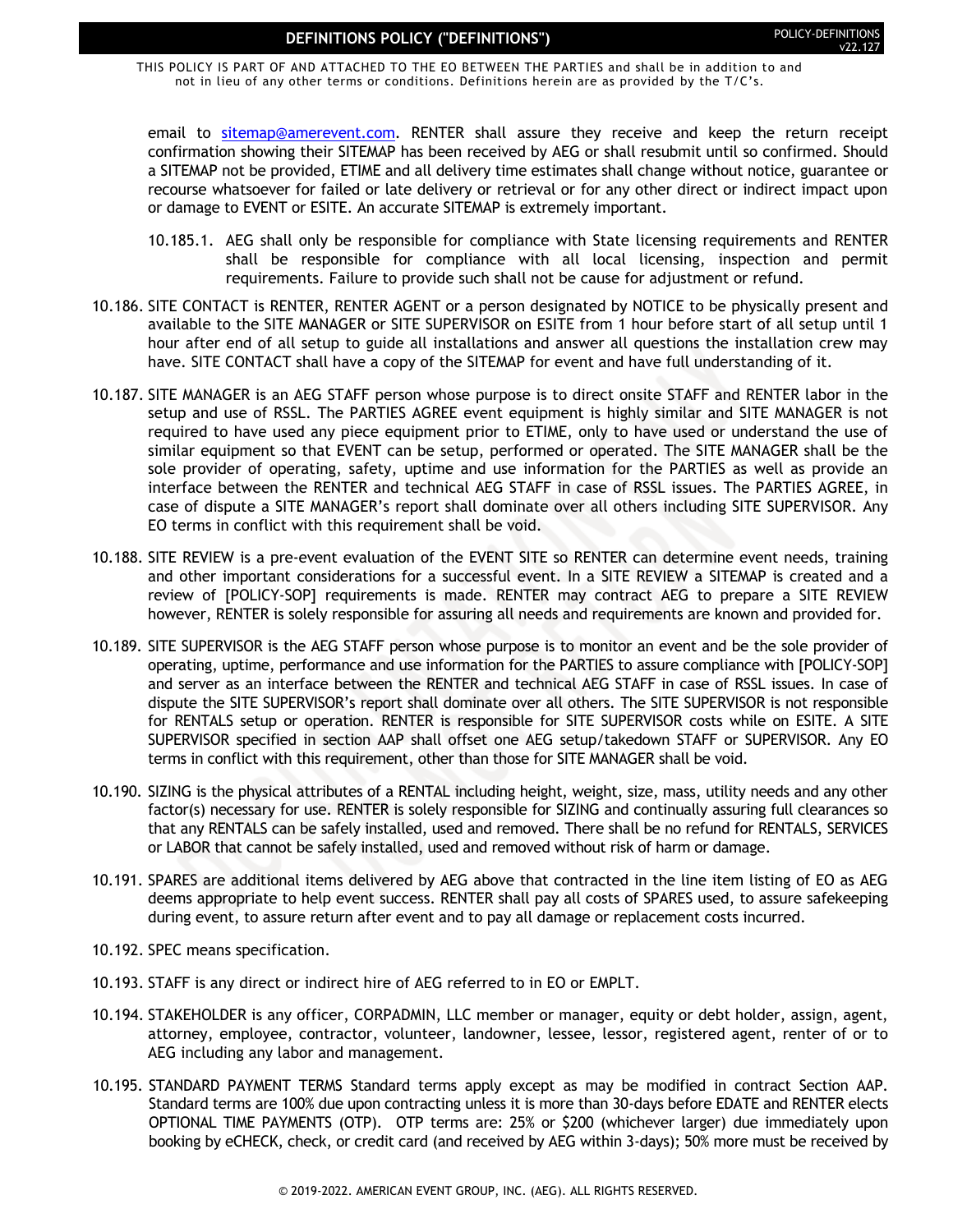THIS POLICY IS PART OF AND ATTACHED TO THE EO BETWEEN THE PARTIES and shall be in addition to and not in lieu of any other terms or conditions. Definitions herein are as provided by the T/C's.

AEG 60+ days before EDATE; and the balance and damage deposit must be received 20+ days before event SETUP begins. Time payments must be automated (such as through online banking) and it is agreed no free reminders or free reminder invoices are sent. If a time payment date is missed, the remaining balance is then due. Payments are due based on the ORIGINAL CONTRACT, postponements do not extend payment due dates. Payment by credit card can be automated or done individually. A valid and active credit card number must be submitted to AEG using the authorization form found at [http://ccauth.amerevent.com.](http://ccauth.amerevent.com/) A processor fee of 3% applies to all payments except the damage deposit which is a hold, not a charge (unless it is later used). PAYMENTS MADE LESS THAN 10-DAYS BEFORE DELIVERY MUST BE BY CREDIT CARD. Advance payments are fine. A late fee of \$30 per month plus 18% service fee applies to payments late more than 3 days. OFFSETS given in your contract are lost if payments are not made on time. Payment due dates on a weekend or holiday are due the business day BEFORE. ONLY ONE INVOICE IS SENT, additional copies incur a \$30 fee. Payment by UNAVAILABLE FUNDS incur a \$35 fee. Payments once applied to an account are refundable by ECREDIT only, not cash. RENTER shall provide CLOSING INVOICE CERTIFICATION.

- 10.196. STANDARD PRICING is as given in the definition for CONTRACT PRICING, above.
- 10.197. STANDARD TIME PAYMENT: RENTER may elect to pay 25% or \$200 (whichever larger) upon BOOKING, 50% more (total 75%) 60+ days before EDATE and full payment 20+ days before installation is to begin on the contract. There is no fee for STANDARD TIME PAYMENT, but no payment reminders so RENTER agrees to automate payments. Election and OFFSETS given are void if any payment is late.
- 10.198. SUBSTITUTE, SUBSTITUTION or SUBSTITUTED shall mean the replacement of any not fully functional, OOS, unavailable or unusable RSSL with a FUNCTIONALLY EQUIVALENT item or items and the use of such item shall be acceptance as-is, where-is and of meeting all requirements. There shall be no free use of any RSSL due to any ERROR or misfunction. If a SUBSTITUTED item has a higher value than the original item, no additional charge shall be incurred by RENTER. If a SUBSTITUTED item has a 5% or lower value than the original item, an ECREDIT shall be issued to RENTER for the difference. Equivalency shall be determined by AEG based on skill, functionality, appearance and similar usability. Refusal of a SUBSTITUTED item is cancellation and subject to restocking fees and refusal of any item after setup crew has left ESITE, due to completion or to obtain replacements already requested is not allowed. RENTER shall assure no more than one trip shall be required by AEG to obtain replacements or SUBSTITUTIONS.
- 10.199. SURRENDERED PROPERTY means anything left with, in or on any RENTAL. Any such item shall be deemed abandoned and surrendered by RENTER to AEG. AEG may return SURRENDERED PROPERTY upon request upon payment by RENTER of any costs, including storage fees, incurred and RENTER agrees to indemnifies and protects AEG against any liability or claims regarding such item(s).
- 10.200. TANGIBLE-INTANGIBLE ASSETS shall include AEG's digital assets, documents, emails, EO, information, procedures, graphics, images, forms, methods, verbal or electronic communications, data and files.
- 10.201. TERM means the life of the EO agreement and shall be from the date RENTER signs contract until 5-years after the RENTAL START time.
- 10.202. TIMELY means within the time limits given in the EO and if none within the times set by AEG. All times other than event turn-over time may be changed by AEG as required without consideration or notice. As related to RENTER, TIMELY shall also mean within an amount of time that demonstrates RENTER's best efforts and without any intentional or avoidable delay.
- 10.203. TIMING is the times estimated for delivery, setup, takedown or equipment retrieval. Timing is estimated, subject to a minimum one-hour window before and after. Timing may change without notice or consequence due to UNANTICIPATED ACTS. Only hours of RENTALS use are warrantied and may be disputed. No other desired or expected times are warrantied, disputable or adjustable by credit.
- 10.204. UASSIGN are RENTER's designated RENTER AGENT and UEC.
- 10.205. UEC means RENTER's EMERGENCY CONTACT.
- 10.206. UNANTICIPATED ACTS are any EMERGENCY BASIS occurrence(s), any occurrence(s) that may not have been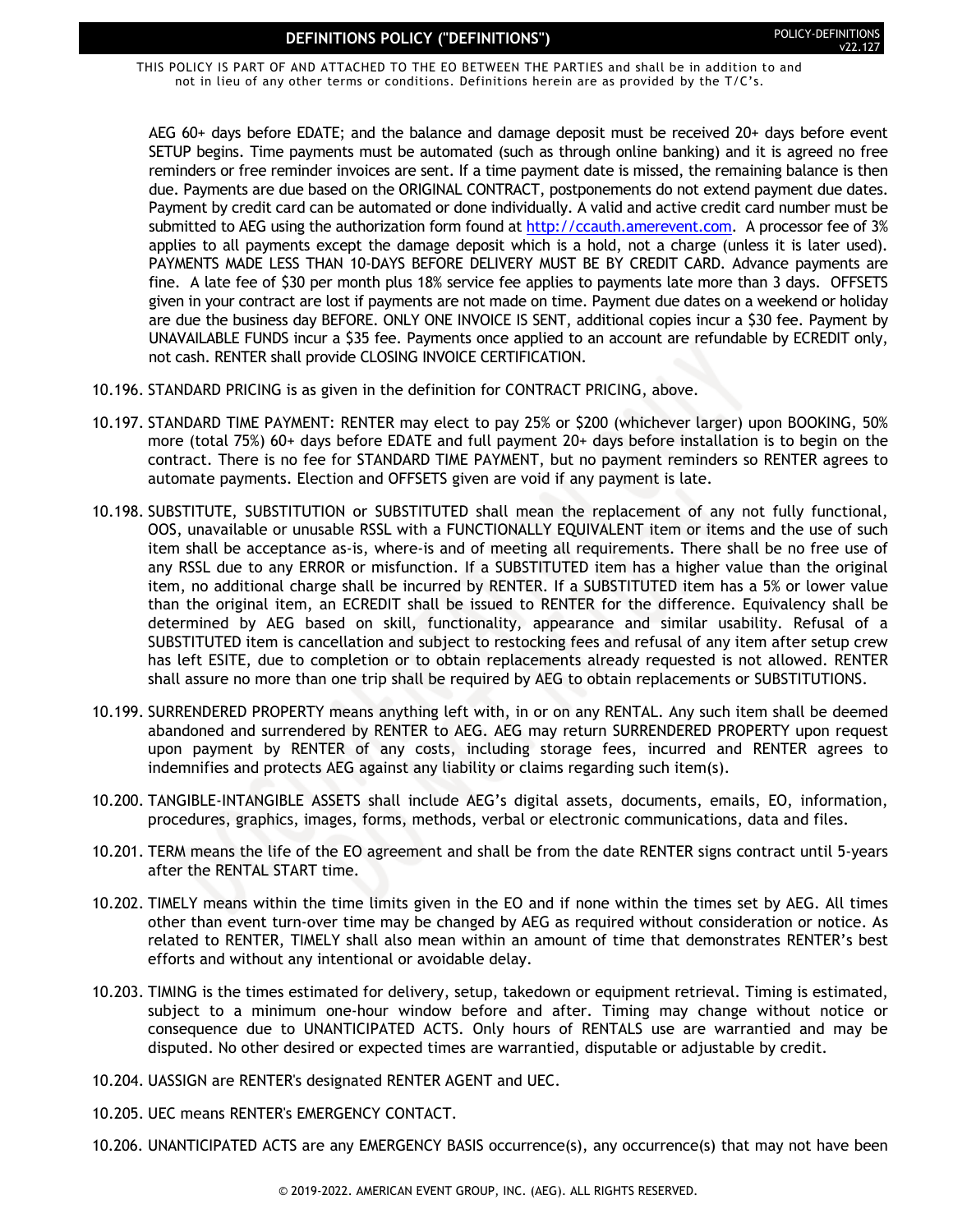THIS POLICY IS PART OF AND ATTACHED TO THE EO BETWEEN THE PARTIES and shall be in addition to and not in lieu of any other terms or conditions. Definitions herein are as provided by the T/C's.

reasonably anticipated by either party, any similar occurrence(s) or any new or undisclosed regulatory requirement that interferes with the installation or performance of any RSSL. It is understood and agreed that UNANTICIPATED ACTS will occur from time to time and the PARTIES shall cooperatively work together with mutual respect and BEST EFFORTS to assure all impacts of any unanticipated occurrence is minimized and mitigated. REDO shall be the resolution of any occurrence or any dispute rising from an occurrence for which a substitution was not possible. No PARTY shall seek any advantage or recourse over another due to UNANTICIPATED ACTS except as may be specifically provided in this agreement.

- 10.207. Any local regulatory requirement that is not satisfied and has not been disclosed by RENTER to AEG 15 days prior to DELIVERY shall be an UNANTICIPATED ACT. Any local regulatory entity disapproval of any device that has a currently valid State Inspection in effect shall be an UNANTICIPATED ACT.
- 10.208. UNAUTHCOM is communication in any form or media not authorized by CONSENT.
- 10.209. UNAVAILABLE FUNDS are any funds transferred or payments attempted or made that are not funded, honored or withdrawn for any reason and at any time. Each occurrence incurs a \$35 fee.
- 10.210. UNDERTAKE shall mean to use, cause the use, threaten to cause or INSPIRE.
- 10.211. UNEXPENDED LABOR is any labor for which no cost has been incurred by AEG. This is the labor charged less EXPENDED LABOR.
- 10.212. U-PICKUP means RENTER picks up and returns RENTALS from/to the AEG warehouse.
- 10.213. USE WAIVERS are limited cost and damage waivers provided by AEG to RENTER at an additional cost and must be shown in the line item costs of the EO. Without such USE WAIVERS the RENTER is solely responsible for any costs incurred due to weather, event cancellation, loss, damage and all other conditions while RENTALS are within their control or responsibility. USE WAIVERS are limited to the terms and conditions each specify and are not general waivers.
	- 10.213.1. The CDW waiver shall be required and added if RENTER fails for follow POLICY-SOP or uses RSSL in any manner not mutually agreed upon by the PARTIES in advance. Except by CONSENT, this shall include, but is not limited to: (a) change in EVENT SITE, failure to order the correct RSSL to meet local code or requirements, (b) use of RSSL without a SITEMAP, (c) use of RSSL on a surface other than agreed upon in advance and use of RSSL outdoors that are intended for use indoors and (d) use of any other vendor's equipment within or on any AEG equipment (such as tents, flooring, staging or rides) without CONSENT. AEG may at its sole option waive this requirement else the PARTIES agree the CDW cost shall be added to RENTER's invoice or applied to RENTER's damage deposit or other funds in RENTER's account.
- 10.214. USER, RENTER, SIGNOR, I, WE, US or OUR is the entity or individual(s) signing or submitting EO and unless otherwise noted RENTER includes all individuals or entities designated as RENTER or SIGNOR and each are responsible corporately and personally for all contract terms, requirements and costs.
- 10.215. USER AGENT shall mean RENTER AGENT (as defined).
- 10.216. AS USER'S AGENT or AS RENTER's AGENT shall mean AEG's acting on RENTER's behalf as defined in RENTER, AGENT, VENDOR, VENDOR DIRECT and VENDOR DIRECT PAYMENT.
- 10.217. RENTER LABOR is any labor, services, efforts or work provided by RENTER, RENTER AGENT or PARTICIPANT(s). RENTER LABOR shall be provided, in minimum, at the levels shown in Contract Table L "Event Labor Table" in the column titled "RENTER LABOR" and in the number of persons shown on the "Operator" and "Setup/Takedown" lines as well as in the minimum number of hours shown on the "Est Total Hours" for Operators and "Total Hrs. Allowed" lines for Setup/Takedown labor. RENTER LABOR shall be provided for all tasks required and may not be selectively applied to only certain tasks – it must fully replace the need for an AEG laborer or shall be deemed non-qualified. RENTER LABOR staff must be clearly identified to the AEG onsite supervisor by RENTER and must be a QUALIFIED WORKER, continually present at the immediate work location and suitable, willing and able to perform the tasks needed for the entire periods of work and actually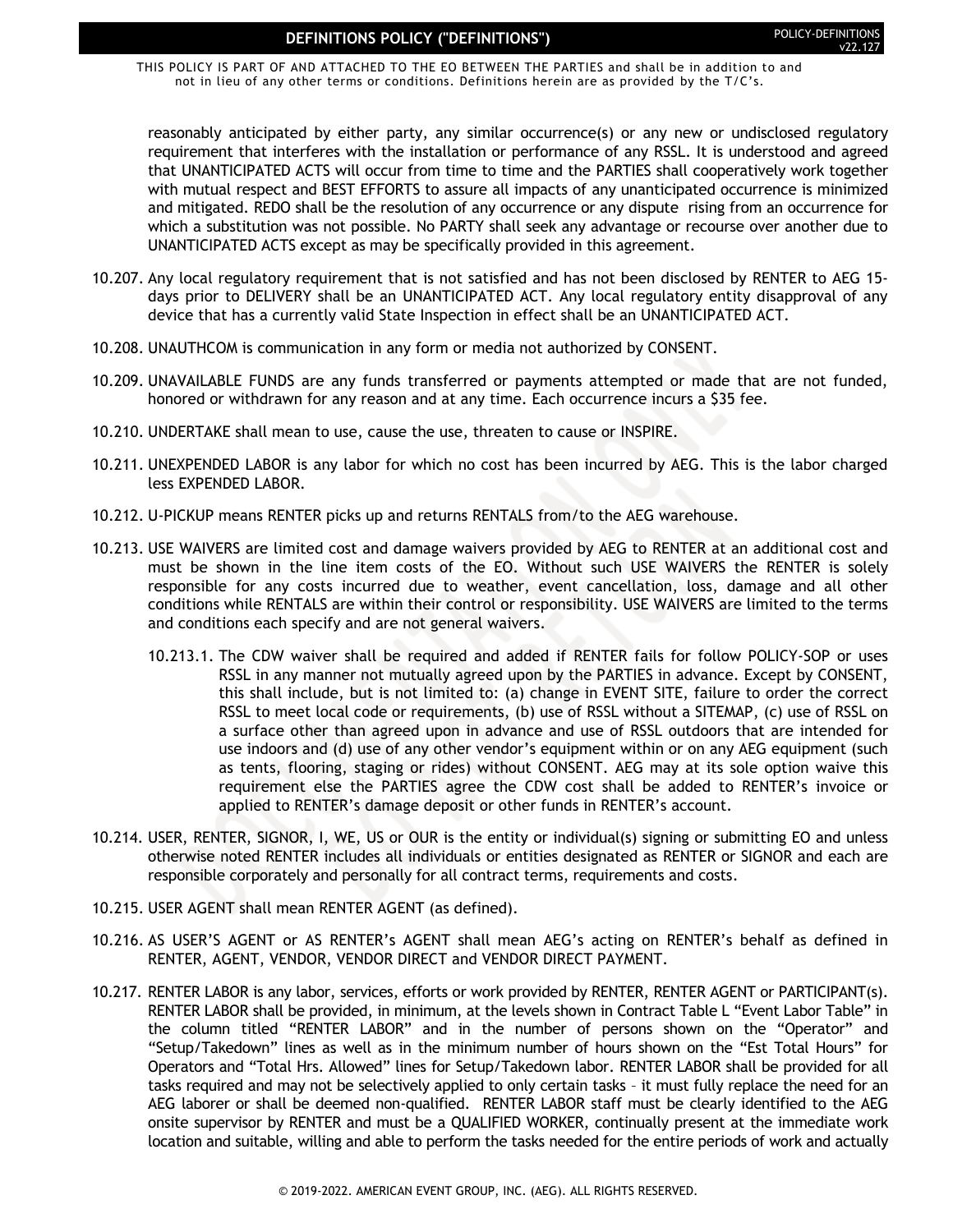THIS POLICY IS PART OF AND ATTACHED TO THE EO BETWEEN THE PARTIES and shall be in addition to and not in lieu of any other terms or conditions. Definitions herein are as provided by the T/C's.

performing the tasks needed, without regard to number of days or number of hours per day. RENTER LABOR may not direct the work or any AEG worker in any way. RENTER shall submit to AEG within 10 days of EET a time sheet for each person provided as RENTER LABOR showing the times worked and signed by the AEG onsite supervisor. RENTER agrees that in case of any dispute over RENTER LABOR provided, the time sheets shall be used and that non-existent time sheets or incomplete or time sheets unsigned by the AEG onsite supervisor shall be considered as zero hours worked. RENTER is responsible for the cost of emergency call-out labor if RENTER LABOR or ASSIST labor is not provided for any reason, including "unavailable", "unsuitable", "unqualified", "not wanted", "not asked for", "forgotten" or other. This additional labor cost shall be incurred regardless of if existing workers are utilized for additional time or if an emergency call-out occurs. A minimum of 4-hours per person missing shall be billed and determined by subtracting the hours of QUALIFIED WORKER labor work performed from the hours to be provided as given in EO TABLE-L times the standard labor rate for the task performed as given in [POLICY-SOP] times 1.5 or times 2.0 if the result of emergency call-out between 10PM and 7AM or on a Sunday or Holiday. RENTER LABOR provided for any reason is at solely the expense, cost and liability of RENTER.

- 10.218. RENTER MANAGED EVENT is an EVENT under the direction, control, operation and management of RENTER and for which RENTER must provide most or all labor. Labor must be suited for the tasks to be performed, including training and certification as needed to meet AE, regulatory and [POLICY-SOP] requirements. Labor must also be continually available and working on all uncompleted tasks, they may not be "available if needed", "elsewhere onsite" or performing any other tasks at the same time. RENTER must provide, at a minimum, the RENTER LABOR specified in the EVENT LABOR table of the EO or the ASSIST LABOR required, whichever is larger. AEG will provide in warehouse inspection and training for RENTER upon request (RENTER may incur additional cost).
	- 10.218.1. Any event that RENTER provides more than 50% of the labor required in TABLE-L (the EVENT LABOR TABLE) on the EO contract shall be a RENTER MANAGED EVENT and RENTER shall be responsible for assuring the setup begins the number of hours before the RENTAL START TIME that is listed as "EST ONSITE HRS (SETUP)" in Table-L of the EO plus 50% additional time. RENTER shall assure venue is available at least ½ hour before this.
- 10.219. UTILITY or UTILITIES means water, power, natural gas, fuel, oil, pressurized air or gas, lighting, trash collection, internet, telephone service and any other service commonly used by or defined as utility equipment that is required for the proper and safe delivery, construction, operation and removal of any RSSL or that is located on ESITE.
- 10.220. VENDOR is an equipment, rentals or services ("ERS") provider hired on behalf of RENTER by AEG. AEG acts only as RENTER's AGENT in such transactions, collecting funds from RENTER, escrowing and disbursing them to VENDOR on behalf of RENTER in exchange for ERS to be provided by VENDOR to RENTER. RENTER agrees AEG is: (1) not selling or providing such ERS to RENTER; (2) is not to be considered a PARTY to the transaction and; (3) is not responsible for any actions, inactions, damages or liabilities of VENDOR. Any such transaction shall be equal to RENTER contracting directly with VENDOR however AEG may collect a fee or commission for VENDOR DIRECT services provided.
- 10.221. VENDOR DIRECT shall mean AEG acting as RENTER's AGENT in ERS transactions on RENTER's behalf. RENTER authorizes such transactions including contracting, collecting funds, escrowing and disbursing them to VENDOR on behalf of RENTER. RENTER agrees AEG is: (1) not selling or providing such ERS to RENTER; (2) is not a PARTY to the transaction and; (3) is not responsible for any actions, inactions, damages or liabilities of VENDOR. Any such transaction shall be equal to RENTER contracting directly with VENDOR however AEG may collect a fee or commission for VENDOR DIRECT services provided.
- 10.222. VENDOR DIRECT PAYMENT is any payment collected from RENTER that is distributed to a VENDOR for ERS. AEG acts only as RENTER's AGENT in such transactions, collecting funds from RENTER, escrowing and disbursing them to VENDOR on behalf of RENTER in exchange for ERS to be provided by VENDOR to RENTER. RENTER agrees AEG is: (1) not selling or providing such ERS to RENTER; (2) is not to be considered a PARTY to the transaction and; (3) is not responsible for any actions, inactions, damages or liabilities of VENDOR. Any VENDOR DIRECT PAYMENT shall be equal to RENTER paying VENDOR directly